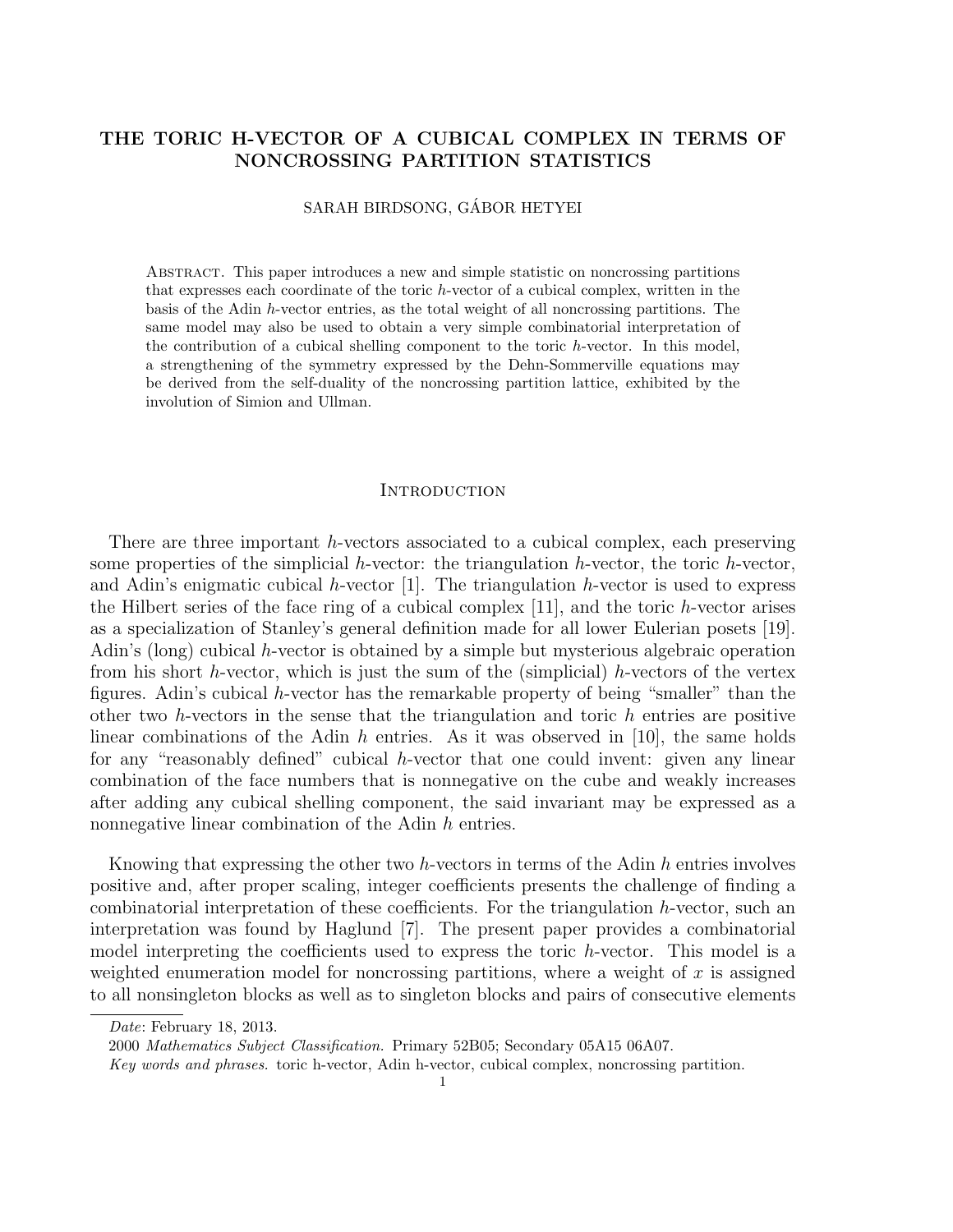in the same block, provided they are found at prescribed positions. The model may also be used to provide a new interpretation of the contribution of each cubical shelling component to the toric h-vector. The first such combinatorial model was constructed by Chan [3]; a similar second model and additional explicit formulas may be found in [8]. The present model is simpler and allows for a combinatorial proof of some identities satisfied by the toric contributions of cubical shelling components, which strengthen the symmetry expressed by the Dehn-Sommerville equations. These equalities were hitherto unobserved in the literature and do not seem to be obvious when glancing at the models proposed in [3] and [8]. In the model presented in this paper, the equalities are shown combinatorially, using an involution introduced by Simion and Ullman [15], which exhibits the self-duality of the noncrossing partition lattice.

This paper is structured as follows. In the Preliminaries, the reader is reminded of the information that will be needed about the toric and Adin h-vectors. In Section 2, the contributions  $Q_{d,k}(x)$  of the Adin h entries to the toric f polynomial of a d-dimensional cubical complex are computed. In Section 3, the contribution  $C_{d,i,j}(x)$  of a shelling component of type  $(i, j)$  to the toric f polynomial of a d-dimensional shellable cubical complex is expressed in terms of the polynomials  $Q_{d,k}(x)$ . This provides a new explicit expression for these polynomials, which were first computed in [8]. The new combinatorial model and the main results may be found in Section 4. Here the polynomials  $Q_{d,k}(x)$  and  $C_{d,i,j}(x)$  are expressed as the total weight of noncrossing partitions. Finally, in Section 5, the Simion-Ullman involution is used to derive some immediate and some not so trivial consequences of the Dehn-Sommerville equations for the polynomials  $Q_{d,k}(x)$  and  $C_{d,i,j}(x)$ .

This work underscores the importance of the study of noncrossing partitions in understanding the toric h-vector of lower Eulerian posets. A recent result of the second author [9], finding that the toric h-vector of a simple polytope may be expressed using close relatives of the Narayana numbers, seems to be pointing in the same direction.

### 1. Preliminaries

1.1. Toric polynomials of an Eulerian poset. A poset is graded if it has a unique minimum element  $\hat{0}$ , a unique maximum element  $\hat{1}$ , and a rank function. The poset is also Eulerian if for any open interval  $(x, y)$  the number of elements at odd and even ranks are equal. Suppose  $\hat{P}$  is an arbitrary Eulerian poset, and define  $P = \hat{P}\setminus\{\hat{1}\}\.$  Stanley [19] defined the toric h-vector for Eulerian posets using two recursively defined polynomials  $f(P, x)$  and  $g(P, x)$  as follows:

- (1)  $f(\emptyset, x) = g(\emptyset, x) = 1$ ,
- (2) if  $\hat{P}$  has rank  $d+1 \geq 1$  and  $f(P,x) = k_0 + k_1x + \cdots + k_dx^d$ , then  $g(P,x) =$  $\sum_{i=0}^{m} (k_i - k_{i-1}) x^i$  where  $m = \lfloor \frac{\text{rank}(P)}{2} \rfloor$  $\frac{d\mathbf{k}(P)}{2}$  and  $k_{-1} = 0$ , and (3) if  $\hat{P}$  has rank  $d+1 \geq 1$ , then  $f(P, x) = \sum_{t \in P} g([\hat{0}, t), x)(x-1)^{d-\text{rank}(t)}$ .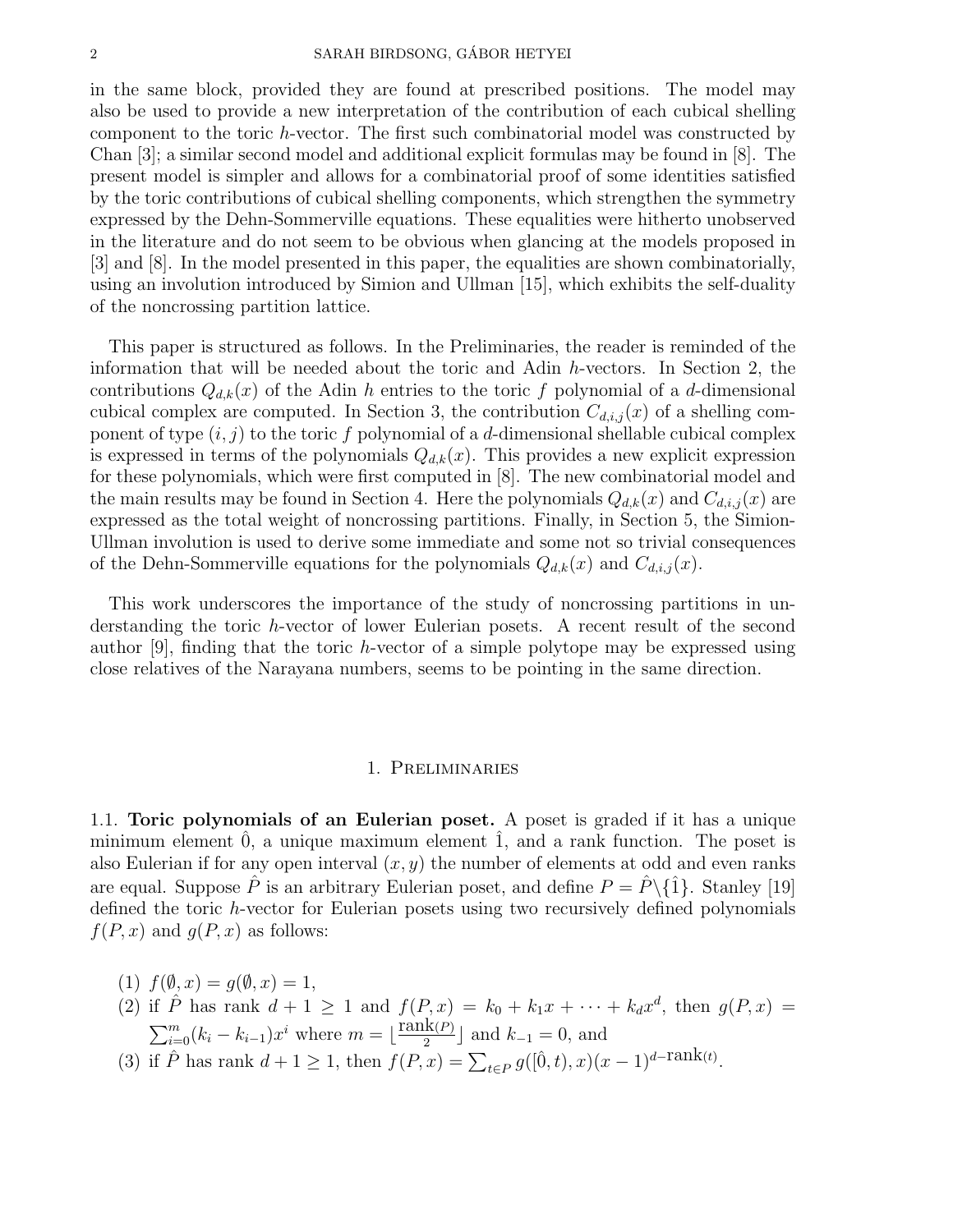Set  $h_i = k_{d-i}$  for each i. Then the toric h polynomial is  $h(P, x) = \sum h_i x^i$ . By the generalized Dehn-Sommerville equations [19, Theorem 2.4],  $h_i = h_{d-k}$ . As a result,  $h(P, x) = f(P, x)$  for Eulerian posets.

Stanley extended the definition of the f polynomial in (3) to lower Eulerian posets. This was possible since the definition uses half open intervals  $[0, t)$  where t is any element in the poset, and d is the length of the longest chain in the poset.

The face poset of a *polyhedral complex* is a specific type of lower Eulerian poset. This paper uses the definition adapted to polyhedral complexes as stated by Billera, Chan, and Liu [2].

**Definition 1.1** (Billera-Chan-Liu). Let  $\mathcal P$  be a d-dimensional polyhedral complex and  $F$ any face of  $P$ . Then the toric f and q polynomials are defined by the following three rules:

(1)  $f(\emptyset, x) = q(\emptyset, x) = 1$ , (2)  $f(\mathcal{P}, x) = \sum_{F \in \mathcal{P}} g(\partial F, x)(x - 1)^{d - dim(F)},$  and (3)  $g(\mathcal{P},x) = \sum_{i=0}^{m} (k_i - k_{i-1}) x^i$  where  $k_i$  is the coefficient of  $f(\mathcal{P},x)$ ,  $k_{-1} = 0$ , and  $m = \left\lfloor \frac{d+1}{2} \right\rfloor$  $\frac{+1}{2}$ .

Set  $h(\mathcal{P}, x) = \sum_i h_i x^i = x^{d+1} f(\mathcal{P}, 1/x)$ . The toric h polynomial is a degree  $d+1$ polynomial, and the toric h-vector is comprised of the coefficients of the toric h polynomial.

If P is the face complex of a convex polytope and  $\partial P$  is its boundary complex, then  $h(P, x) = g(\partial P, x)$  [8, Corollary 1.1]. For example, the h polynomial of a d-dimensional cube is the g polynomial of its boundary as noted in  $[2]$  and proved by Stanley  $[19]$ ; see Table 1. Gessel [19] showed that  $g(L_d, x) = \sum_{k=0}^{\lfloor d/2 \rfloor}$  $\frac{1}{d-k+1} \binom{d}{k}$  $\binom{d}{k} \binom{2d-2k}{d}(x-1)^k$ , and Hetyei [8] pointed out that this was equivalent to  $\sum_{k=0}^{\lfloor d/2 \rfloor} C_{d-k} \binom{d-k}{k}$  ${k \choose k} (x-1)^k$ .

TABLE 1. The q polynomials of the d-cube for small  $d$ 

| d.       | $g(L_d,x)$       |
|----------|------------------|
|          | 1                |
| $^{(1)}$ | 1                |
| 1        | 1                |
| 2        | $1+x$            |
| 3        | $1+4x$           |
| Δ        | $1 + 11x + 2x^2$ |

1.2. The Adin h-vector. Adin [1] called his h-vector for cubical complexes the  $long)$ cubical h-vector and defined it in terms of a short cubical h-vector, denoted  $h_i^{(c)}$  $i^{(c)}$  and  $h_i^{(sc)}$  $\binom{sc}{i}$ respectively. In this paper, Adin's (long) cubical h-vector will be referred to as the cubical h-vector or simply as the Adin h-vector. Let  $\mathcal P$  be a d-dimensional cubical complex with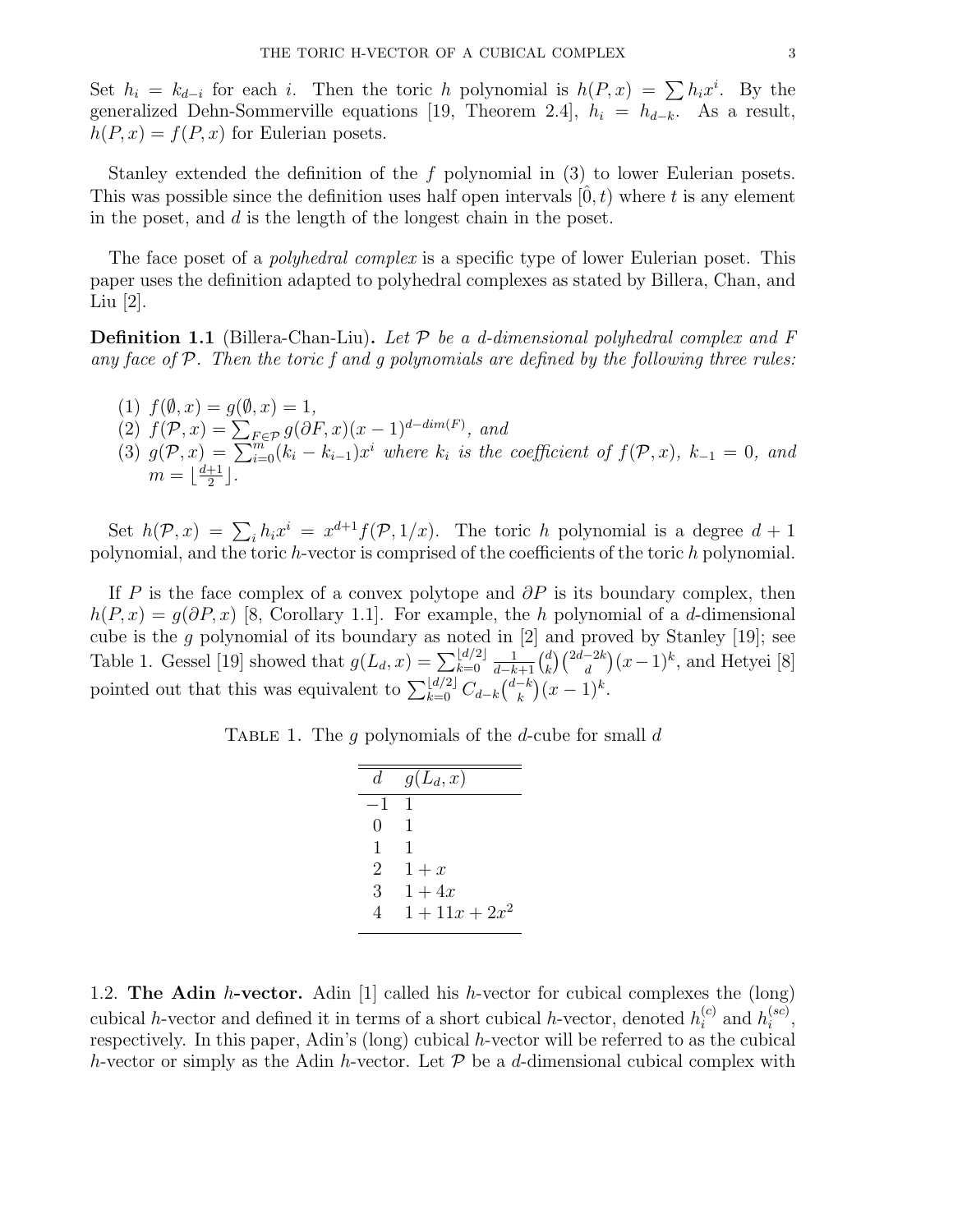f-vector  $(f_0, \ldots, f_d)$ . Then Adin's (long) h-vector is defined by the equations

(1) 
$$
h_i^{(sc)} = \sum_{j=0}^i {d-j \choose d-i} (-1)^{i-j} 2^j f_j \text{ for } 0 \le i \le d \text{ and}
$$

(2) 
$$
h_i^{(sc)} = h_i^{(c)} + h_{i+1}^{(c)} \text{ for } 0 \le i \le d
$$

with the initial and last values

$$
h_0^{(c)} = 2^d,
$$
  
\n
$$
h_1^{(c)} = f_0 - 2^d, \text{ and}
$$
  
\n
$$
h_{d+1}^{(c)} = (-2)^d \tilde{\chi}(\mathcal{P})
$$

where  $\tilde{\chi}(\mathcal{P})$  is the Euler characteristic of  $\mathcal{P}$ ; i.e.,  $\tilde{\chi}(\mathcal{P}) = \sum_{j=0}^{d+1} (-1)^{j-1} f_{j-1}$ . Writing the  $f$ -vector in terms of the cubical  $h$ -vector yields

$$
f_{j-1} = 2^{1-j} \sum_{i=1}^{j} {d+1-i \choose d+1-j} [h_i^{(c)} + h_{i-1}^{(c)}] \text{ for } 1 \le j \le d+1.
$$

For example, the boundary complex of the n-dimensional cube has a cubical h-vector of  $h_0^{(c)} = \cdots = h_n^{(c)} = 2^{n-1}.$ 

For ease of computation, normalize the Adin h-vector by dividing each  $h_i^{(c)}$  by  $2^d$ . Then drop the superscript (c). This results in  $h_0 = 1$  and the relation

(3) 
$$
f_j = 2^{d-j} \sum_{i=0}^j {d-i \choose d-j} [h_{i+1} + h_i] \text{ for } 0 \le j \le d.
$$

Hetyei [10, Theorem 1] showed that any invariant  $I$  of a  $d$ -dimensional cubical complex, which can be expressed as a linear combination of the face numbers  $f_0, \ldots, f_d$ , may be rewritten as a nonnegative linear combination of the normalized cubical h-vector coordinates if and only if I is nonnegative when applied to the d-cube and adding a facet of type  $(1, j)$  or  $(0, d)$  in any shelling does not decrease I. For the definition of shellings and cubical shelling component types, see Section 3.

Due to this result, coordinates of the other h-vectors such as the toric h-vector [10] and the triangulation h-vector  $[7]$  may be written as nonnegative linear combinations of the coordinates of the cubical h-vector. Hence, the cubical h-vector is the "smallest" h-vector. In Section 2, this information is used to express the toric h polynomial in terms of the Adin h-vector. Then several properties of the resulting coefficients are examined.

1.3. Noncrossing partitions. Suppose  $\pi$  is a partition of  $[1, d] := \{1, \ldots, d\}$ . If whenever  $1 \le a < b < c < e \le d$  where a and c are in the same block of the partition and b and e are also in one block implies that all four elements must be in the same block of  $\pi$ , the partition  $\pi$  is called noncrossing. Let  $NC(d)$  denote the set of all noncrossing partitions of [1, *d*]. Then  $|NC(d)| = C_d = \frac{1}{d+1} \binom{2d}{d}$  $\binom{2d}{d}$ ; see [16] or [18].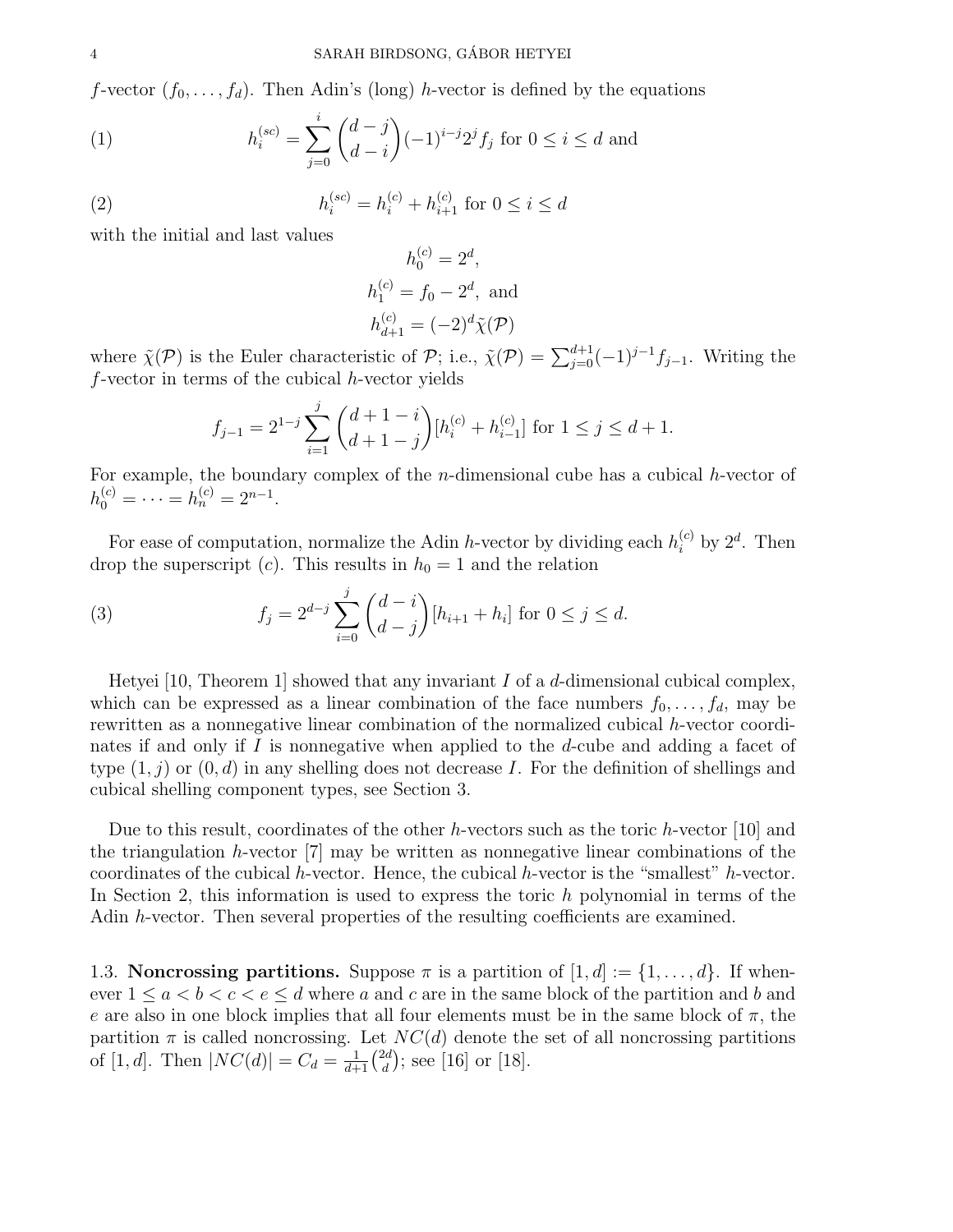There are several ways to represent (noncrossing) partitions visually on  $[1, d]$ . The two representations used in this paper are linear and circular. To create a linear representation or an arc diagram (see Fig. 1), place d consecutive points in a horizontal row. Label the points 1 through d, and connect consecutive elements in a block of the partition with an arc. If there are k elements in the block, there will be  $k-1$  linked arcs representing the block in the arc diagram. A singleton block will have no arcs.



FIGURE 1. The arc diagram of  $\pi = (136)(2)(4)(5)$ 

To create a circular representation (see Fig. 2), place d points around a circle. Label the points 1 through d, increasing clockwise. Connect any two (cyclically) consecutive elements in a block of the partition with a chord. In the circular representation, nonsingleton blocks are chords or polygons. A partition of  $[1, d]$  is noncrossing if and only if no arc or chord crosses another in the linear and circular representations of the partition.



FIGURE 2. The circular representation of  $\pi = (136)(2)(4)(5)$ 

Kreweras [12] showed that  $NC(d)$  forms a lattice ordered by refinement. Suppose  $\pi, \sigma \in NC(d)$ . Then  $\pi \leq \sigma$  under refinement if every block of  $\pi$  is contained in a block of  $\sigma$ . For example,  $(12)(347)(56) \le (1256)(347)$ . Kreweras also used what later became known as the Kreweras complement to show that the lattice formed by NC(d) is self-dual.

Simion and Ullman [15] gave an alternative proof for the self-duality of  $NC(d)$ , which used the circular representation of partitions and the involution they defined, namely  $\alpha: NC(d) \to NC(d)$ . This involution will be used throughout the rest of the paper.

The involution  $\alpha(\pi)$  is defined in the following way. Take any  $\pi \in NC(d)$ , and represent it circularly. Label the midpoint of the arc determined by  $(d-1, d)$  as 1'. Subdivide each arc  $(i, i + 1)$  by placing a new point between the existing points on the circle. Label the new point  $(d - i)'$ . 1' through d' increase counterclockwise, and d' is the midpoint of the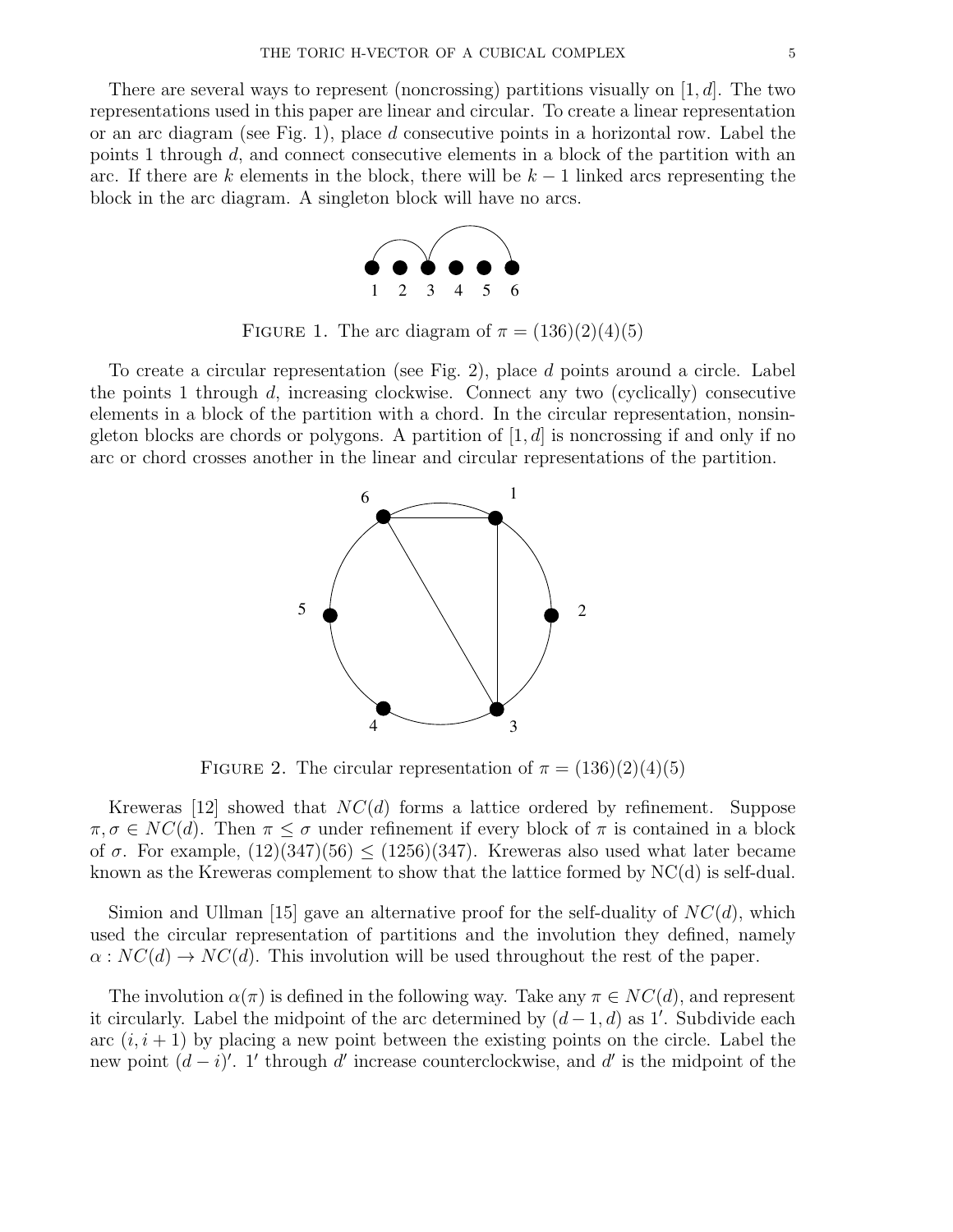arc  $(d, 1)$ . Then  $\alpha(\pi)$  is represented on the same circle as  $\pi$  by the coarsest noncrossing partition of  $[1', d']$  that does not intersect any of the chords of  $\pi$ . In Fig. 3,  $\pi$  is represented by the solid lines and filled circles and  $\alpha(\pi)$  by the dashed lines and open circles.



FIGURE 3. The circular representation of  $\pi = (136)(2)(4)(5)$  and  $\alpha(\pi) = (123)(45)(6)$ 

See Simion and Ullman [15] for an alternative version of the definition of  $\alpha(\pi)$ , which does not use the circular representation of a partition. For the rest of this paper,  $i$  will be used to represent i' as an element of  $\alpha(\pi)$  unless it is unclear in the context as to whether the element i is in  $\alpha(\pi)$  or  $\pi$ .

For more information on noncrossing partitions and their applications, see [4], [12], [13], [14], [15], [17], [20].

#### 2. The toric contribution of the Adin h-vector

Let  $P$  be a d-dimensional cubical complex. In this section, the toric contribution of the normalized Adin h-vector will be determined using the information from Section 1.2. Start with Definition 1.1 for the toric f polynomial of  $P$ .

(4) 
$$
f(\mathcal{P}, x) = \sum_{F \in \mathcal{P}} g(\partial F, x)(x - 1)^{d - dimF}
$$

where F is a face of P. Then F is a j-cube for some  $0 \le j \le d$  or  $F = \emptyset$ . Hence,

$$
f(\mathcal{P}, x) = (x - 1)^{d+1} + \sum_{j=0}^{d} f_j \cdot (x - 1)^{d-j} g(L_j, x)
$$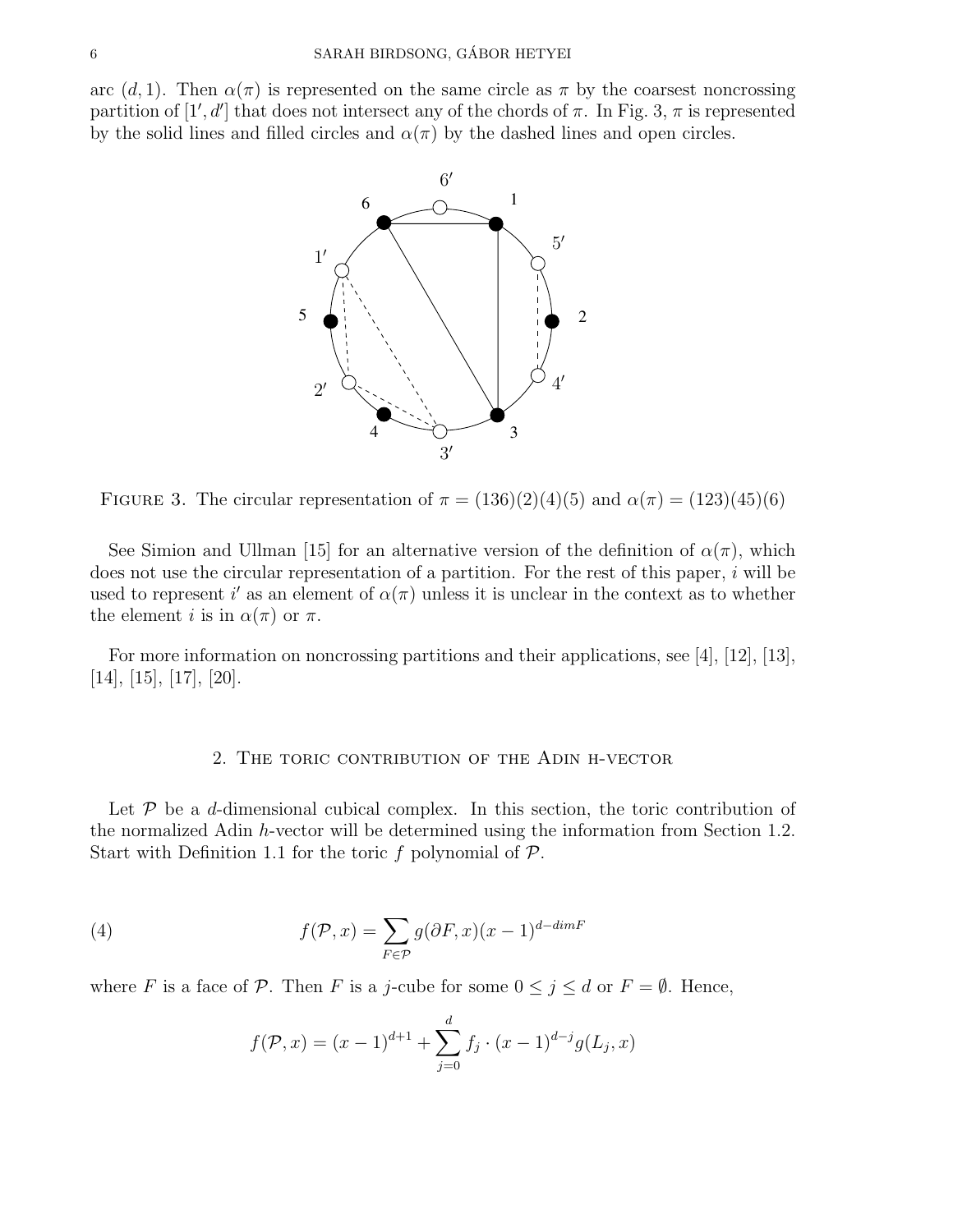where  $(x - 1)^{d+1}$  is the contribution when  $F = \emptyset$ . Applying Equation (3),

$$
f(\mathcal{P},x) = (x-1)^{d+1} + \sum_{j=0}^{d} 2^{d-j} \sum_{i=0}^{j} {d-i \choose d-j} [h_{i+1} + h_i](x-1)^{d-j} g(L_j,x).
$$

Since  $h_0 = 1$ , collecting the contribution of each  $h_i$  yields

(5)  

$$
f(\mathcal{P}, x) = \left[ (x - 1)^{d+1} + \sum_{j=0}^{d} 2^{d-j} {d \choose j} (x - 1)^{d-j} g(L_j, x) \right] + h_{d+1} \cdot g(L_d, x) + \sum_{i=1}^{d} h_i \sum_{j=i-1}^{d} 2^{d-j} \left[ {d-i \choose d-j} + {d+1-i \choose d-j} \right] (x - 1)^{d-j} g(L_j, x).
$$

Thus,  $(x - 1)^{d+1}$  will be part of the toric contribution of  $h_0$ .

**Definition 2.1.** Suppose  $P$  is a d-dimensional cubical complex. Let  $Q_{d,k}(x)$  be the polynomial which gives the toric contribution of the normalized Adin h-vector to  $f(\mathcal{P}, x)$ , namely

(6) 
$$
f(\mathcal{P},x) = \sum_{k=0}^{d+1} h_k \cdot Q_{d,k}(x).
$$

By Equation (5), the polynomials  $Q_{d,k}(x)$  have an explicit formula:

(7) 
$$
Q_{d,k}(x) = \begin{cases} (x-1)^{d+1} + \sum_{j=0}^{d} 2^{d-j} {d \choose j} (x-1)^{d-j} g(L_j, x) & \text{if } k = 0, \\ \sum_{j=k-1}^{d} 2^{d-j} \left[ {d-k \choose d-j} + {d+1-k \choose d-j} \right] (x-1)^{d-j} g(L_j, x) & \text{if } 1 \le k \le d, \\ g(L_d, x) & \text{if } k = d+1. \end{cases}
$$

Table 2 in Section 4 lists  $Q_{d,k}(x)$  for small d. For future reference, note that, by Pascal's identity,

$$
(8) \quad Q_{d,k}(x) = \sum_{j=k-1}^{d} 2^{d-j} \left[ \binom{d-k}{d-j-1} + 2\binom{d-k}{d-j} \right] (x-1)^{d-j} g(L_j, x) \quad \text{for } 1 \le k \le d.
$$

### 3. Contribution of shelling components to the toric h-vector

3.1. Definition of shelling and shelling component types. Let  $P$  be a d-dimensional pure cubical complex where  $\{F_1, \ldots, F_m\}$  are its facets. A shelling of  $P$  is a particular way of ordering the facets such that for every  $1 \leq k \leq m$ , the intersection  $F_k \cap (F_1 \cup \ldots \cup F_{k-1})$ is the union of  $(d-1)$ -faces homeomorphic to a ball or sphere. See [21, Definition 8.1] for a definition of a shelling of the boundary of a polytope. The *cubical shelling component*  $F_k$ has type  $(i, j)$  if the above intersection is the union of i antipodally unpaired  $(d - 1)$ -faces and j pairs of antipodal  $(d-1)$ -faces. This was stated by Chan [3] and Adin [1, Theorem 5(iii)]. For a proof, see [5, Lemma 3.3].

**Lemma 3.1** (Ehrenborg-Hetyei). The ordered pair  $(i, j)$  is the type of a shelling component in a shelling of a cubical d-complex if and only if one of the following holds: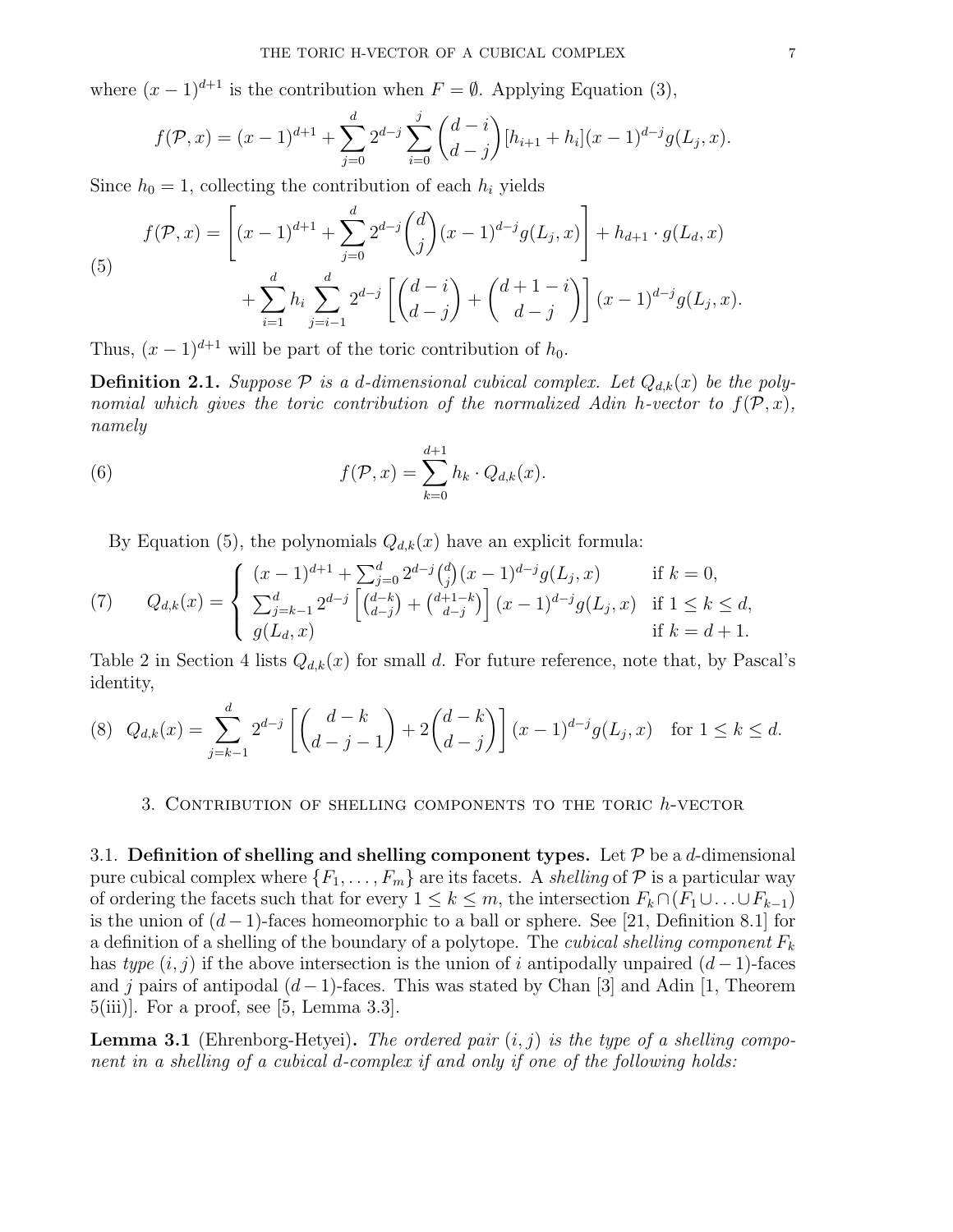(i)  $i = 0$  and  $j = d$ ; or (ii)  $0 < i < d$  and  $0 \le j \le d - i$ .

Furthermore, in case (i), the shelling component is homeomorphic to a  $(d-1)$ -sphere; and in case (ii), the shelling component is homeomorphic to a  $(d-1)$ -ball.

A direct result of this lemma is that the first shelling component has type  $(0, 0)$ , and for cubical spheres, the last shelling component has type  $(0, d)$ .

Let  $c_{i,j}$  be the number of type  $(i, j)$  shelling components of  $P$ . In particular,  $c_{0,0} = 1$ . The vector  $(\ldots, c_{i,j}, \ldots)$  is called the *c-vector* of the shelling. The *c*-vector is not unique to the cubical complex; instead, it depends on which shelling is chosen. However, different shellings may have the same *c*-vector.

3.2. The toric contribution of  $c_{i,j}$ . Consider a shelling  $F_1, \ldots, F_m$  of  $P$ , and let  $(i, j)$ be the type of the  $t^{th}$  facet  $F_t$ . According to Adin,  $\sum_k h_k x^k = \sum_t \Delta_t h(x)$ , where  $h_k$  is the normalized cubical h-vector and  $\Delta_t h(x)$  is the contribution from  $F_t$ . Adin [1, Equation (33)] defines this contribution as

$$
\Delta_t h(x) = \begin{cases}\n(\frac{1}{2})^i x^{j+1} (1+x)^{i-1} & \text{if } i \ge 1, \\
1 & \text{if } i = 0 \text{ and } j = 0 \\
x^{d+1} & \text{if } i = 0 \text{ and } j = d.\n\end{cases}
$$

When  $i \geq 1$ , Lemma 3.1 implies that  $1 \leq i \leq d-j$  and  $0 \leq j \leq d-1$ . Thus,

$$
\sum_{k} h_{k} x^{k} = 1 + c_{0,d} \cdot x^{d+1} + \sum_{j=0}^{d-1} \sum_{i=1}^{d-j} c_{i,j} \left(\frac{1}{2}\right)^{i} x^{j+1} (1+x)^{i-1}
$$
  
= 1 + c\_{0,d} \cdot x^{d+1} + \sum\_{j=0}^{d-1} \sum\_{i=1}^{d-j} c\_{i,j} \left(\frac{1}{2}\right)^{i} x^{j+1} \sum\_{m=0}^{i-1} {i-1 \choose m} x^{m}.

Set  $k = m + j + 1$ , and reorder the summations to get

$$
\sum_{k} h_{k} x^{k} = 1 + c_{0,d} \cdot x^{d+1} + \sum_{k=1}^{d} \sum_{j=0}^{k-1} \sum_{i=k-j}^{d-j} c_{i,j} \left(\frac{1}{2}\right)^{i} \binom{i-1}{k-j-1} x^{k}.
$$

This is equivalent to

(9) 
$$
h_k = \sum_{j=0}^{k-1} \sum_{i=k-j}^{d-j} \left(\frac{1}{2}\right)^i \binom{i-1}{k-1-j} c_{i,j} \text{ for } 1 \le k \le d.
$$

Apply Equations (6) and (9) to get the contribution of  $c_{i,j}$  in terms of the polynomials  $Q_{d,k}(x)$ .

$$
\sum_{k=1}^{d} h_k \cdot Q_{d,k}(x) = \sum_{j=0}^{d-1} \sum_{i=1}^{d-j} c_{i,j} \sum_{k=j+1}^{i+j} \left(\frac{1}{2}\right)^i \binom{i-1}{k-1-j} Q_{d,k}(x)
$$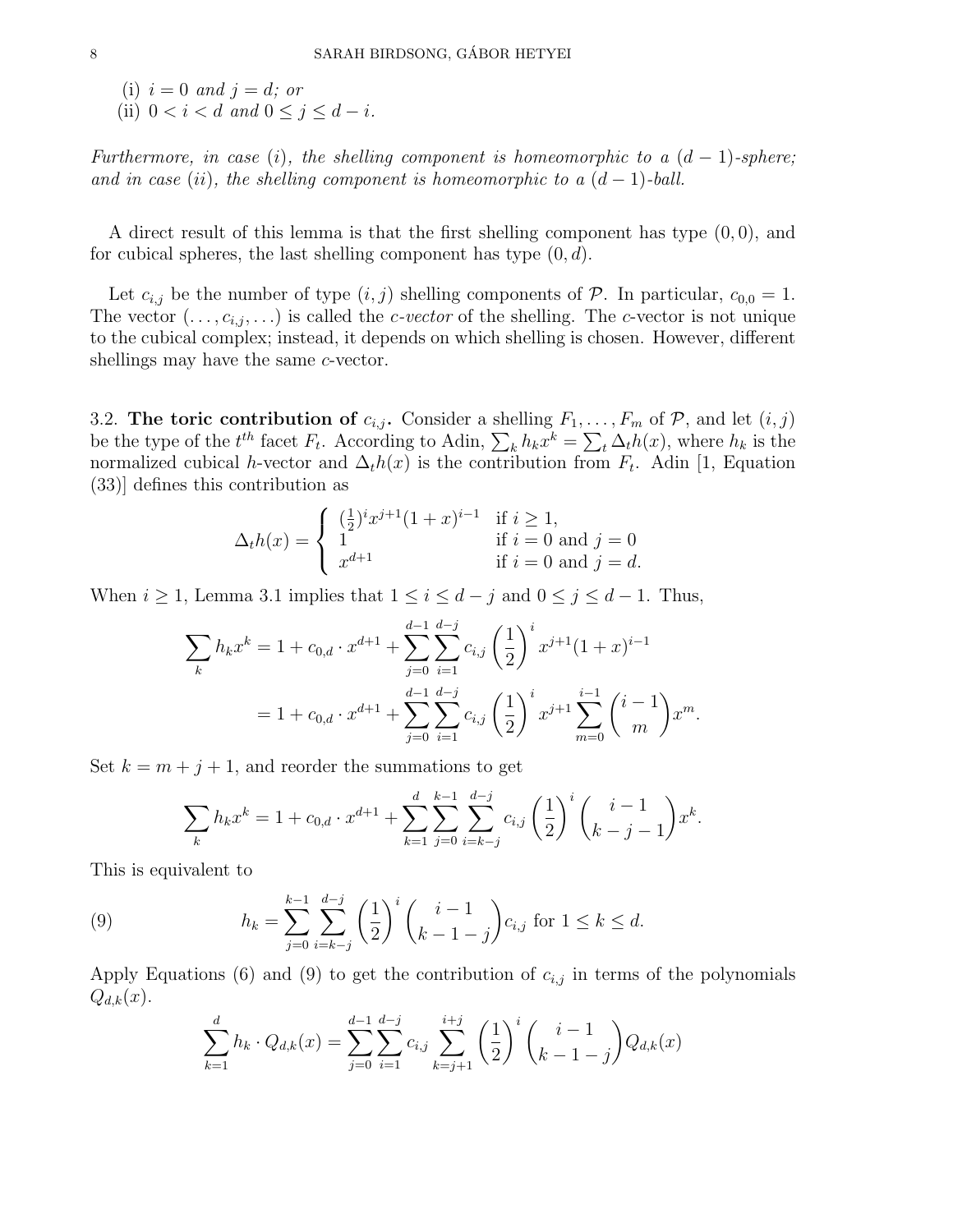Define  $C_{d,i,j}(x)$  to be the toric contribution of all shelling components of type  $(i, j)$ . Hence,

(10) 
$$
C_{d,i,j}(x) = \sum_{k=j+1}^{i+j} \left(\frac{1}{2}\right)^i \binom{i-1}{k-1-j} Q_{d,k}(x) \text{ for } i > 0.
$$

In particular, for  $i = 1$ , we have

(11) 
$$
C_{d,1,j}(x) = \frac{1}{2}Q_{d,j+1}(x).
$$

Additionally,  $C_{d,0,0}(x) = 1$  and  $C_{d,0,d}(x) = c_{0,d} \cdot x^{d+1}$ .

#### 4. A combinatorial interpretation

4.1. A weight statistic for noncrossing partitions. In a noncrossing partition, consider three special types of elements. The first are singleton elements. In a nonsingleton block, call the largest element of the block the last element. Obviously, the number of last elements in a partition is exactly the number of its nonsingleton blocks. Lastly, suppose both k and  $k+1$  are in the same block of a partition (where addition is performed modulo d); in this case, call the element k an *antisingleton* element. This naming convention follows from the self-duality of the lattice of  $NC(d)$ . See Lemma 4.2 and its proof for more details.

Let block( $\pi$ ) equal the number of nonsingleton blocks in the partition  $\pi$  and  $\sin(\pi)$ equal the number of singleton elements in  $\pi$ . Then the total number of components of the partition is  $|\pi| = \text{block}(\pi) + \text{sing}(\pi)$ . For example, if  $\pi = (136)(2)(4)(5)$ , then block( $\pi$ ) = 1, sing( $\pi$ ) = 3, and  $|\pi| = 4$ .

In Simion and Ullman's [15] proof of the self-duality of the lattice of  $NC(d)$ , the involution  $\alpha$  was defined such that if  $\pi \in NC(d)$  has k blocks (either singleton or nonsingleton blocks) then  $\alpha(\pi)$  has  $d+1-k$  blocks. Lemma 4.1 follows immediately.

**Lemma 4.1.** Let  $\pi \in NC(d)$  for some  $d > 0$ . Then  $|\pi| + |\alpha(\pi)| = d + 1$ .

**Lemma 4.2.** Let  $\pi \in NC(d)$ . Then  $k \in [1, d-1]$  is an antisingleton element of  $\pi$  if and only if  $d - k$  is a singleton element of  $\alpha(\pi)$ .

*Proof.* Let k be an antisingleton of  $\pi$ . Then  $k+1$  must be in the same block of  $\pi$  as k, and in the circular representation of  $\pi$ , k and  $k+1$  are connected by a chord. By definition,  $\alpha(\pi)$  is the coarsest noncrossing partition on [1, d] whose chords do not cross any chord of  $\pi$ . Since  $d - k$  is the element of  $\alpha(\pi)$  located between k and  $k + 1$  of  $\pi$ ,  $d - k$  must be a singleton of  $\alpha(\pi)$ .

The converse is proved similarly.  $\square$ 

Remark 4.3. Following the same method as in the proof of Lemma 4.2, one can prove that d is a singleton element of  $\alpha(\pi)$  if and only if d is an antisingleton element of  $\pi$ .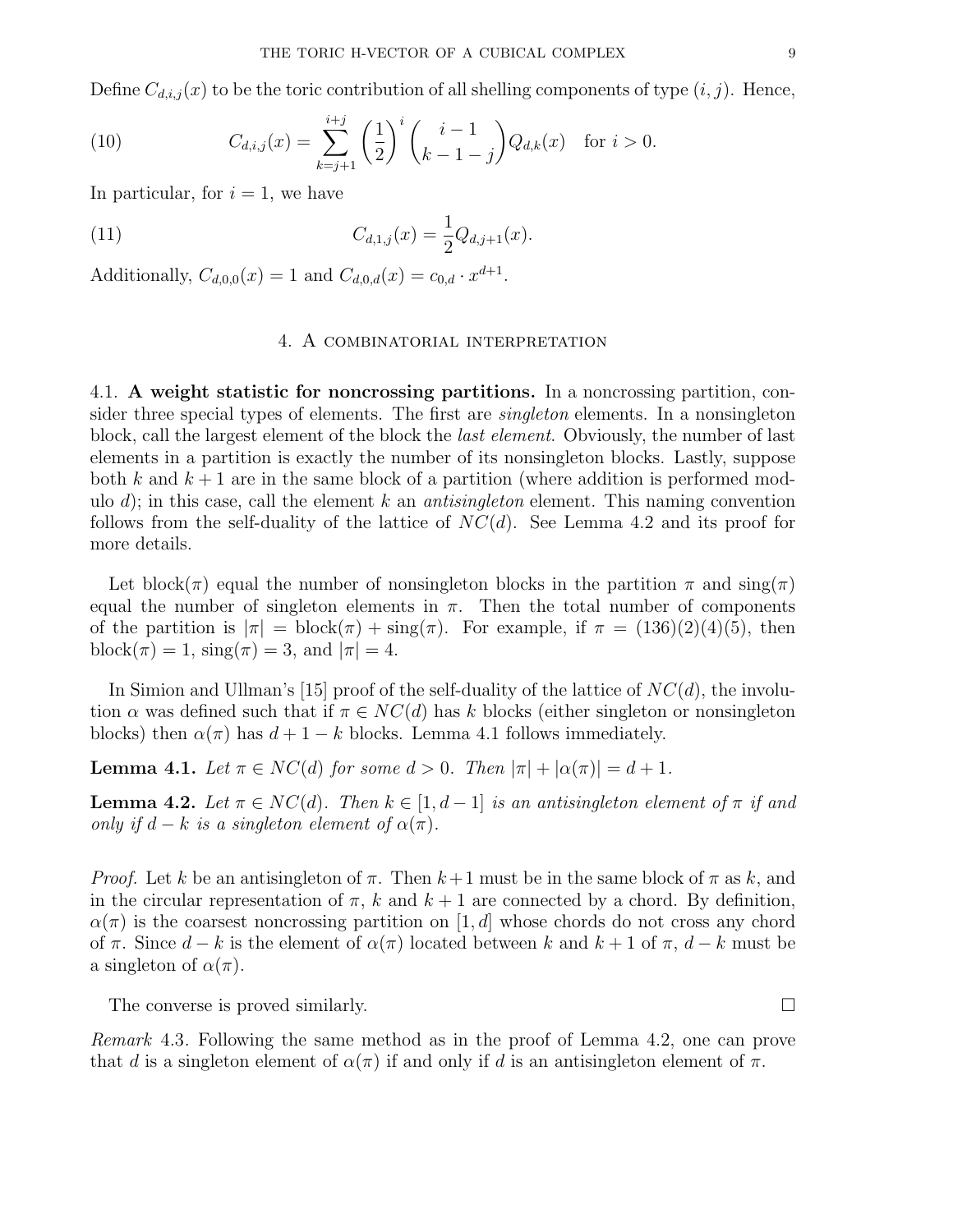Definition 4.6 below will define a weight function in terms of a family  $S$  of i pairwise disjoint subsets of [1, d] such that each element in S is a set of consecutive integers of [1, d] in circular order. An element of S is denoted by  $[k, l] := \{k, \ldots, l\}$  and is called an *interval* of S. In particular, if  $k = l$ , the interval consists of a single element. If  $1 \leq k < l \leq d$ , then  $[k, l]$  is a set of increasing consecutive integers. Call  $[k, l] = \{k, \ldots, d, 1, \ldots, l\}$  a *wrapped* interval when  $k > l$ . Notice the last element of a wrapped interval, namely l, will not be the largest element of the interval. Let  $[1, d]^*$  denote the special wrapped interval consisting of all of the elements 1 through d; whereas,  $[1, d]$  is the non-wrapped interval. This distinction will be needed to treat the case where d is an antisingleton; see the last sentences before Example 4.5 below.

List the elements of S in the order  $S = \{[k_1, l_1], \ldots, [k_i, l_i]\}\$  where  $1 \leq k_1 \leq l_1 < k_2 \leq$  $l_2 < \ldots < k_i \leq d$  and either  $k_i \leq l_i \leq d$  or  $1 \leq l_i < k_1$ . If  $1 \leq l_i < k_1$ , then the last interval in  $S$  is wrapped. Also, only the last interval may be wrapped. Define  $j$  to be the number of elements of  $[1, d]$  that are not contained in any interval of S.

S may be represented visually using the same circular representation that was defined in Section 1.3. The intervals of  $S$  correspond to sets of consecutive elements; see Fig. 4. Let  $B$  be the union of the regions bounded by the arcs corresponding to the intervals of S. Call the remaining region A. In other words, for each  $[k, l] \in S$ , draw an arc such that the elements of  $[k, l]$  are on one side of the arc and all other elements of  $[1, d]$  are on the other side of the arc.



FIGURE 4. The circular representation of  $S = \{[2,3], [4], [6,1]\}$  where  $d = 6$ and  $[1, 6] - S = \{ [5] \}$ 

Let  $[1, d]$  – S be the set of intervals determined by the longest sequence of consecutive elements in [1, d] located between the intervals of S in circular order. If S is defined as above, then  $[1, d] - S = \{[l_1 + 1, k_2 - 1], [l_2 + 1, k_3 - 1], \ldots, [l_i + 1, k_1 - 1]\},\$  where  $[l_n+1, k_{n+1}-1]$  exists for  $1 \leq n < i$  if and only if  $l_n < k_{n+1}-1$ , and  $[l_i+1, k_1-1]$  exists if and only if  $l_i + 1 \not\equiv k_1$  in circular order. Also, if  $l_i = d$ , then  $l_i + 1 \equiv 1$ , and if  $k_1 = 1$ , then  $k_1 - 1 \equiv d$ . If  $d \leq l_i < k_1 - 1$ , then  $[l_i + 1, k_1 - 1]$  is the first interval of  $[1, d] - S$  in the same sense as in the ordering of the intervals of  $S$ ; otherwise, it is considered the last interval in the set  $[1, d] - S$ .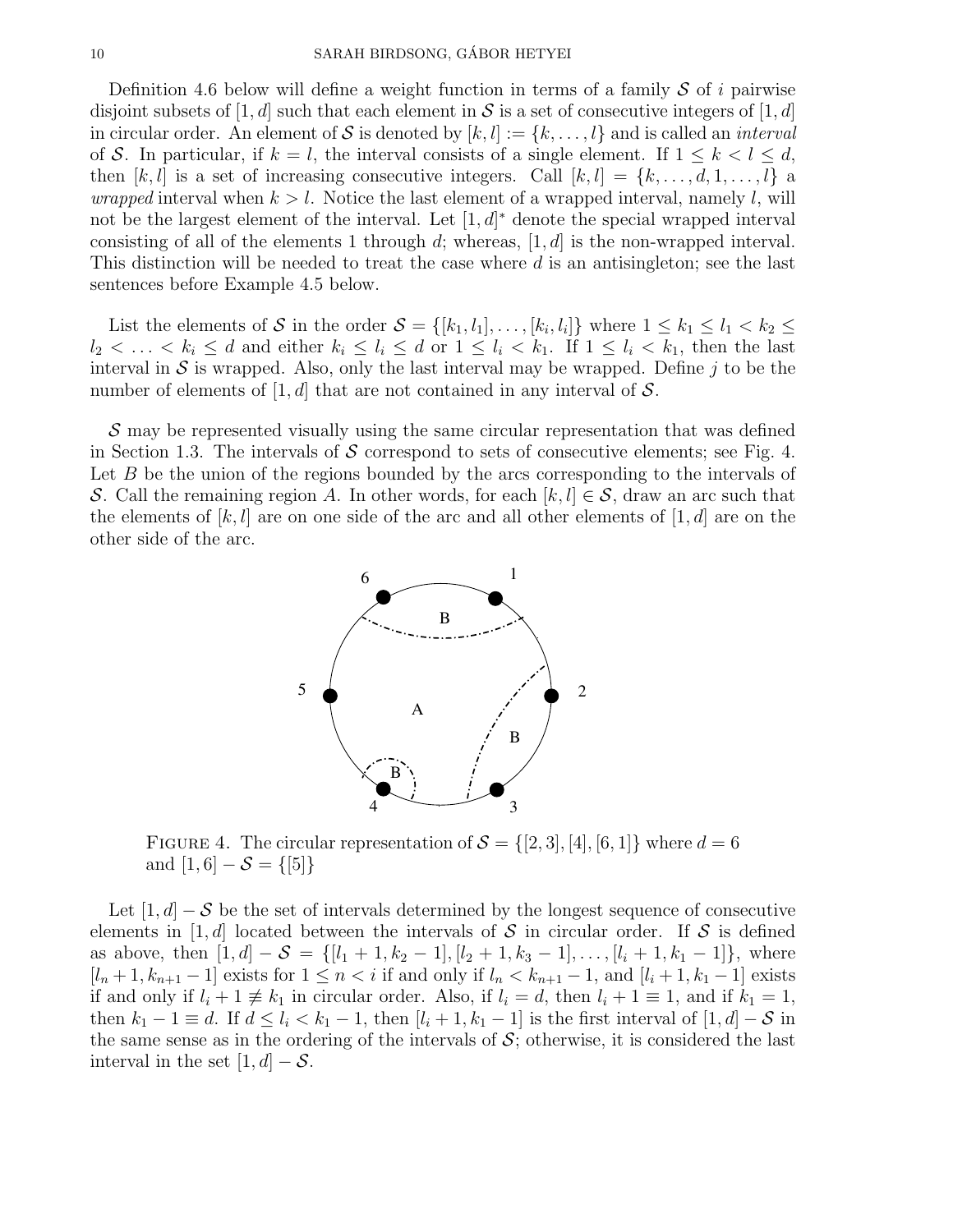Notice that  $[1, d] - S$  has the same number of intervals as S exactly when, in circular order, each interval of S is directly followed by an element of  $[1, d]$  that is not in any interval of S; i.e.,  $l_n + 1 < k_{n+1}$  for  $n \geq 1$ . Otherwise,  $[1, d]$  – S will contain fewer intervals than S. See Fig. 4. The definition of j implies that  $[1, d] - S$  will always contain a total of j elements from  $[1, d]$  in its intervals.

For each  $S = \{[k_1, l_1], \ldots, [k_i, l_i]\},\$ consisting of i intervals and containing a total of  $d - j$  elements, we will also consider the related family of intervals  $S' = \{[d - k_i + 1, d - j]$  $l_{i-1}], \ldots, [d - k_2 + 1, d - l_1], [d - k_1 + 1, d - l_i] \}$ . Since  $k_1 \leq l_1 < k_2 \leq l_2 < \ldots < k_i$ , then  $d - k_i + 1 \leq d - l_{i-1} < d - k_{i-1} + 1 \leq d - l_{i-2} < \ldots < d - k_1 + 1$ . The family  $\mathcal{S}'$  contains i pairwise disjoint intervals and a total of  $i + j$  elements. See below for a justification. In particular, if  $S = \emptyset$ , then  $S' = \{ [1, d]^* \}$  and vice versa.

S and S' can be represented visually on the same circle. Place [1, d] and [1', d'] on a circle as in Section 1.3. For each  $[k_n, l_n] \in \mathcal{S}$ , insert an arc, whose endpoints are adjacent to  $k_n$  and  $l_n$ , in the way described above. Make sure the endpoints of the arc are near enough to  $k_n$  and  $l_n$  such that the adjacency relation is not destroyed when the elements of  $[1', d']$  are marked. Call the union of the regions determined by these arcs  $B$ . Let the remaining region be  $A$ .  $S'$  is the set of intervals determined by the longest list of consecutive elements of  $[1', d']$  in region A, which do not skip over any region of B. See Fig. 5. Notice that in this visual representation,  $\mathcal{S}'$  is represented on the disjoint copy  $[1', d']$  of  $[1, d]$ .



FIGURE 5. The circular representation of  $S = \{[2,3], [4], [6,1]\}$  with  $S' = \{[1,2], [3], [5]\}$ 

Using this visual representation the family  $S$  of intervals on [1, d] may be associated to the set  $\phi(\mathcal{S})$  of all elements of  $\{1, 1', \ldots, d, d'\}$  that belong to the union of regions B. The map  $S \mapsto \phi(S)$  is a bijection between the families of pairwise disjoint intervals on [1, d] and those subsets of  $\{1, 1', \ldots, d, d'\}$  which consist of strings of consecutive elements where the first and last element of each string must be from  $\{1, 2, ..., d\}$ . In particular,  $\phi(\{[1, d]^*\})$  $\{1, 1', \ldots, d, d'\}$  and  $\phi(\{[1, d]\}) = \{1, 1', \ldots, d, d'\} \setminus \{d'\}.$  Define the map  $\phi'$  on the families of pairwise disjoint intervals on  $[1', d']$  in a completely analogous way: these will be in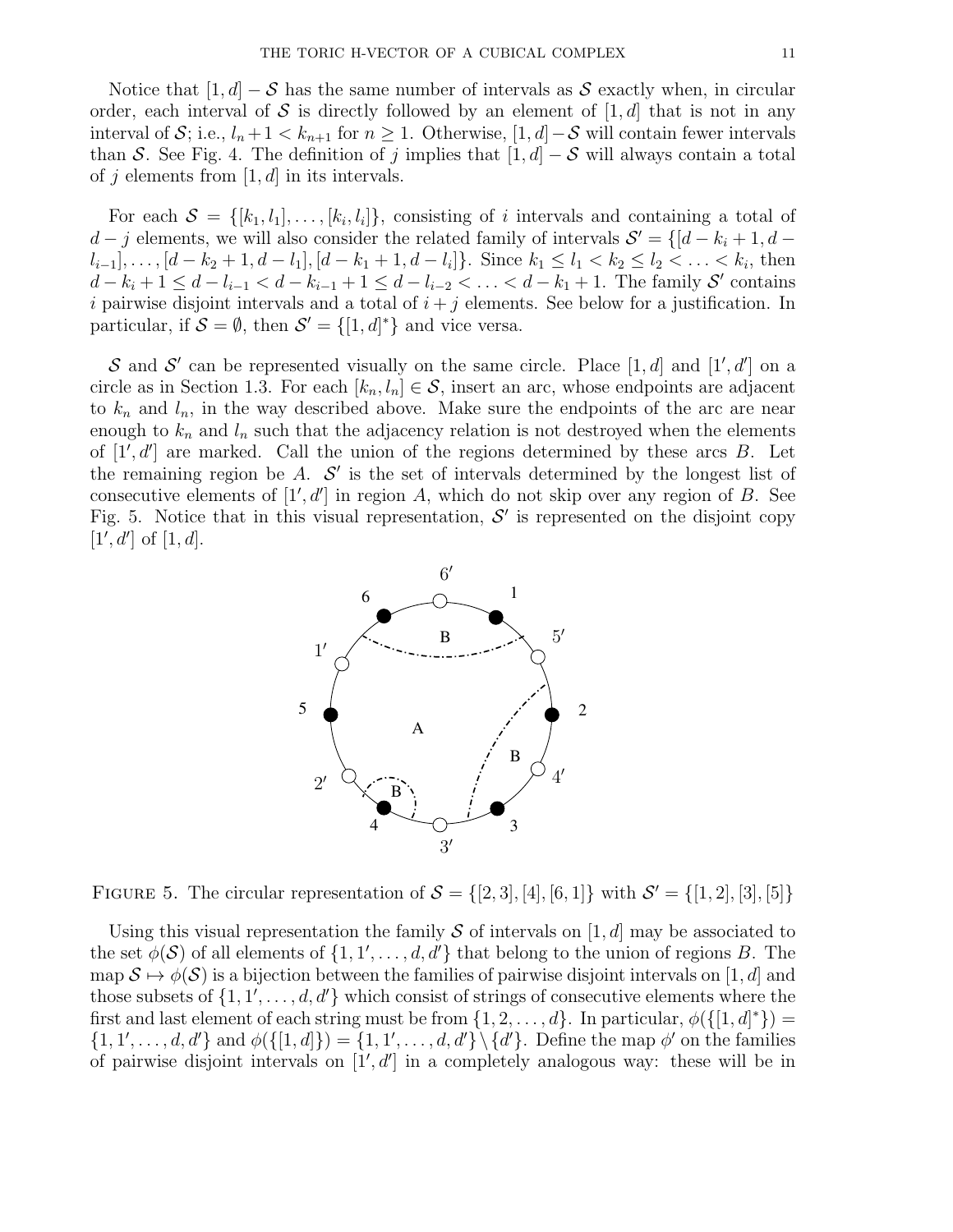bijection with all subsets of  $\{1, 1', \ldots, d, d'\}$  which consist of strings of consecutive elements where the first and last element of each string must be from  $\{1', 2', \ldots, d'\}$ . If S' is regarded as a family of intervals on  $[1', d']$ , then  $\phi'(\mathcal{S}')$  is the complement  $\{1, 1', \ldots, d, d'\} \setminus \phi(\mathcal{S})$  of  $\phi(\mathcal{S})$ .

Define  $\beta$  to be the operation that takes a given S and transforms it into the associated S'; i.e.,  $\beta(\mathcal{S}) = \mathcal{S}'$  (now consider them both as families of intervals on [1, d]). Then  $\beta$  is an involution since given S and S' as defined above  $\beta(\mathcal{S}') = \{[d - (d - k_1 + 1) + 1, d - (d - k_2)]\}$  $\{[a_1], \ldots, [d-(d-k_{i-1}+1)+1, d-(d-l_{i-1})], [d-(d-k_i+1)+1, d-(d-l_i)]\} = \mathcal{S}.$  Using the visual representation described above, the same fact also follows from the observation that taking complements is an involution on the set of subsets of  $\{1, 1', \ldots, d, d'\}.$ 

Obviously, S' consists of i intervals. To see that S' contains a total of  $i + j$  elements, consider the visual representation described above. The set  $\phi(\mathcal{S})$  has i maximal strings of consecutive elements, each string contains one more element of  $[1, d]$  than of  $[1', d']$ . Since  $\phi(\mathcal{S})$  contains  $d-j$  elements of  $[1, d]$ , it contains  $d-j-i$  elements of  $[1', d']$ . Therefore the complement  $\phi'(\mathcal{S}')$  must contain  $d - (d - i - j) = i + j$  elements of [1', d'].

**Lemma 4.4.** Let S be as defined above and  $S \neq \{[1, d]^* \}$ . If  $l_i \neq d$ , then exactly one interval of S and S' is wrapped. If  $l_i = d$ , then no interval of S or S' is wrapped.

*Proof.* By the numbering convention of the intervals of S, only the last interval  $[k_i, l_i]$  may be wrapped. This is also true for S'. Let  $l_i \neq d$ . Suppose  $[k_i, l_i]$  is not wrapped. Then  $1 \leq k_1 < l_i < d$ , which implies that  $1 \leq d - l_i < d - k_1 + 1 \leq d$ . This is equivalent to the last interval of  $\mathcal{S}'$  [d – k<sub>1</sub> + 1, d – l<sub>i</sub>] being wrapped. These implications are all reversible; hence,  $[k_i, l_i]$  is not wrapped if and only if  $[d - k_1 + 1, d - l_i]$  is wrapped. The result that  $[k_i, l_i]$  is wrapped if and only if  $[d - k_1 + 1, d - l_i]$  is not wrapped is proved similarly.

If  $l_i = d$ , then the last interval of S is  $[k_i, d]$ , and the last interval of S' is  $[d - k_1 + 1, d]$ . Neither of which is wrapped.

If  $S = \{[1, d]^*\}$ , then  $S' = \emptyset$ . Obviously, in this situation, exactly one of the intervals of  $S$  and  $S'$  is wrapped.

Given some partition of [1, d] and an  $S$  as defined above, we say that a singleton element or a last element is in S if the element is contained in some interval of S. We also say that an antisingleton element k is in S when the pair  $\{k, k+1\}$  is contained in a single interval of S. In the special case when d is an antisingleton element of the partition, we say it is in S if and only if the last interval of S is wrapped. Notice d can be an antisingleton in  $[1, d]^*$  but not in  $[1, d]$ .

Example 4.5. Let  $\pi = (136)(2)(4)(5)$  and  $\mathcal{S} = \{[2,3], [4], [6,1]\}$ . Then  $\alpha(\pi) = (123)(45)(6)$ and  $\mathcal{S}' = \{[1, 2], [3], [5]\}.$  See Fig. 6.

**Definition 4.6.** Let  $\pi \in NC(d)$  and S as defined above. Define the weight function  $wt_{\mathcal{S}}(\pi)$  as follows. Singleton and antisingleton elements have a weight of x if they are in S and a weight of 1 otherwise. Nonsingleton blocks have a weight of x.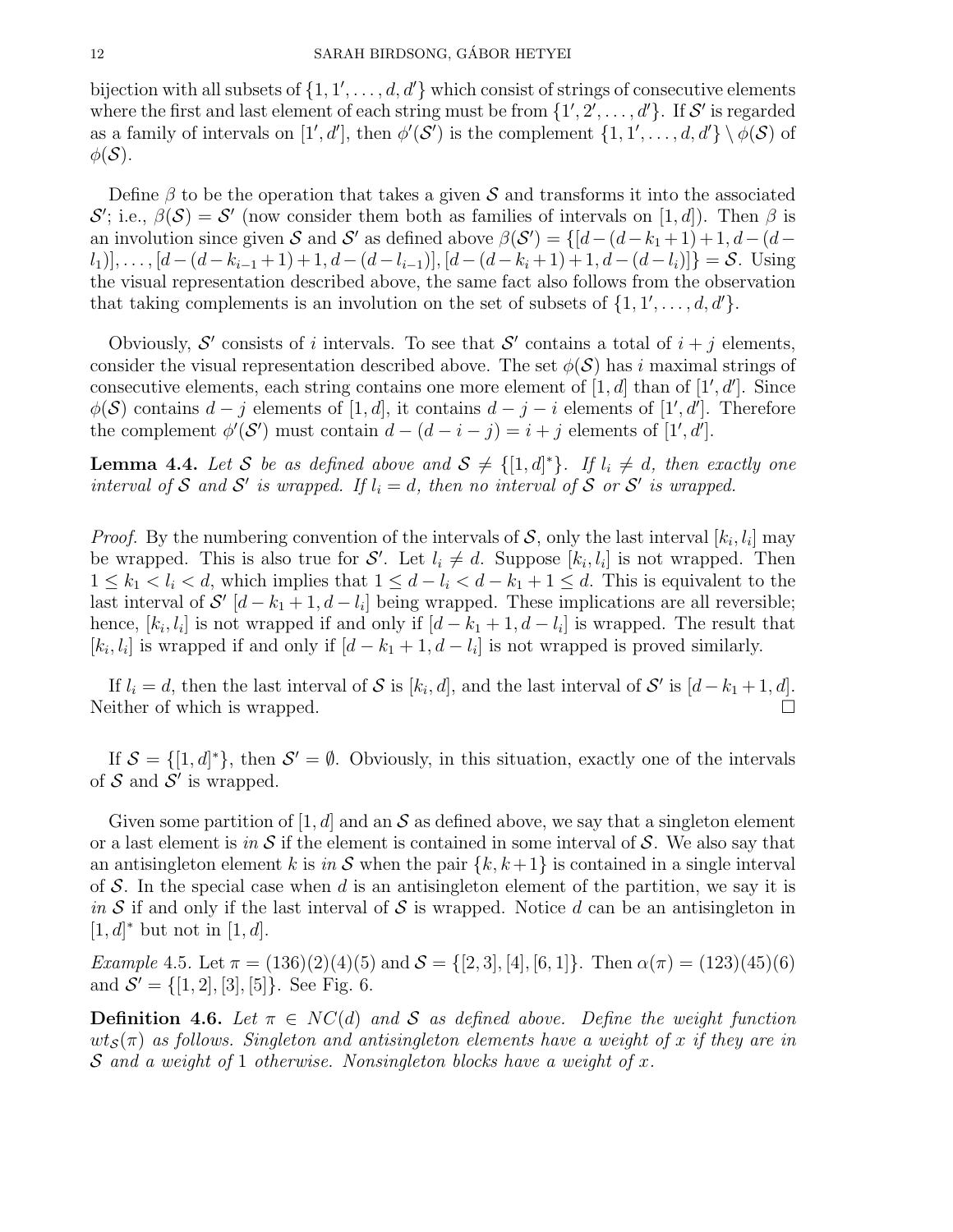

FIGURE 6. The circular representation of  $\pi = (136)(2)(4)(5)$  with  $S =$  $\{[2,3], [4], [6,1]\}$  and  $\alpha(\pi) = (123)(45)(6)$  with  $\mathcal{S}' = \{[1,2], [3], [5]\}$ 

If S consists of a single interval, namely  $S = \{[k, d]\}\$  for some k, use the following abbreviated notation of the weight function.

**Definition 4.7.** Let  $\pi \in NC(d)$ . If  $1 \leq k \leq d$ , define  $wt_k(\pi) = wt_{\{[k,d]\}}(\pi)$ . Define  $wt_0(\pi) = wt_{\{[1,d]^*\}}(\pi)$ , and define  $wt_{d+1}(\pi) = wt_{\emptyset}(\pi)$ .

A direct consequence of this definition is that  $wt_{d+1}(\pi) = x^{\text{block}(\pi)}$  and  $wt_0(\pi) =$  $x^{|\pi|+\text{sing}(\alpha(\pi))}$ . By Lemma 4.1, the second weight function may be rewritten as  $w_0(\pi)$  =  $x^{d+1-\text{block}(\alpha(\pi))}$ .

Using [8, Lemma 5.4], given below,  $\sum_{\pi \in NC(d)} w_{d+1}(\pi) = g(L_d, x)$ .

**Lemma 4.8** (Hetyei).  $[x^k]g(L_d, x)$  is the number of noncrossing partitions on  $[1, d]$  with exactly k nonsingleton blocks.

Let  $\text{sing}_{\mathcal{S}}(\pi)$  denote the number of singleton elements of  $\pi$  in  $\mathcal{S}$ . By Lemma 4.2,  $\text{sing}_{[1,d]-\mathcal{S}'}(\alpha(\pi))$  is the number of antisingletons of  $\pi$  in S. Thus, Definition 4.6 yields the explicit formula

(12) 
$$
wt_{\mathcal{S}}(\pi) = x^{\text{block}(\pi) + \text{sing}_{\mathcal{S}}(\pi) + \text{sing}_{[1,d]-\mathcal{S}'}(\alpha(\pi))},
$$

and for  $1 \leq k \leq d$ , Definition 4.7 gives the formula

(13) 
$$
wt_k(\pi) = x^{\text{block}(\pi) + \text{sing}_{\{[k,d]\}}(\pi) + \text{sing}_{\{[1,d-k]\}}(\alpha(\pi))}.
$$

4.2.  $C_{d,i,j}(x)$  as the total weight of objects.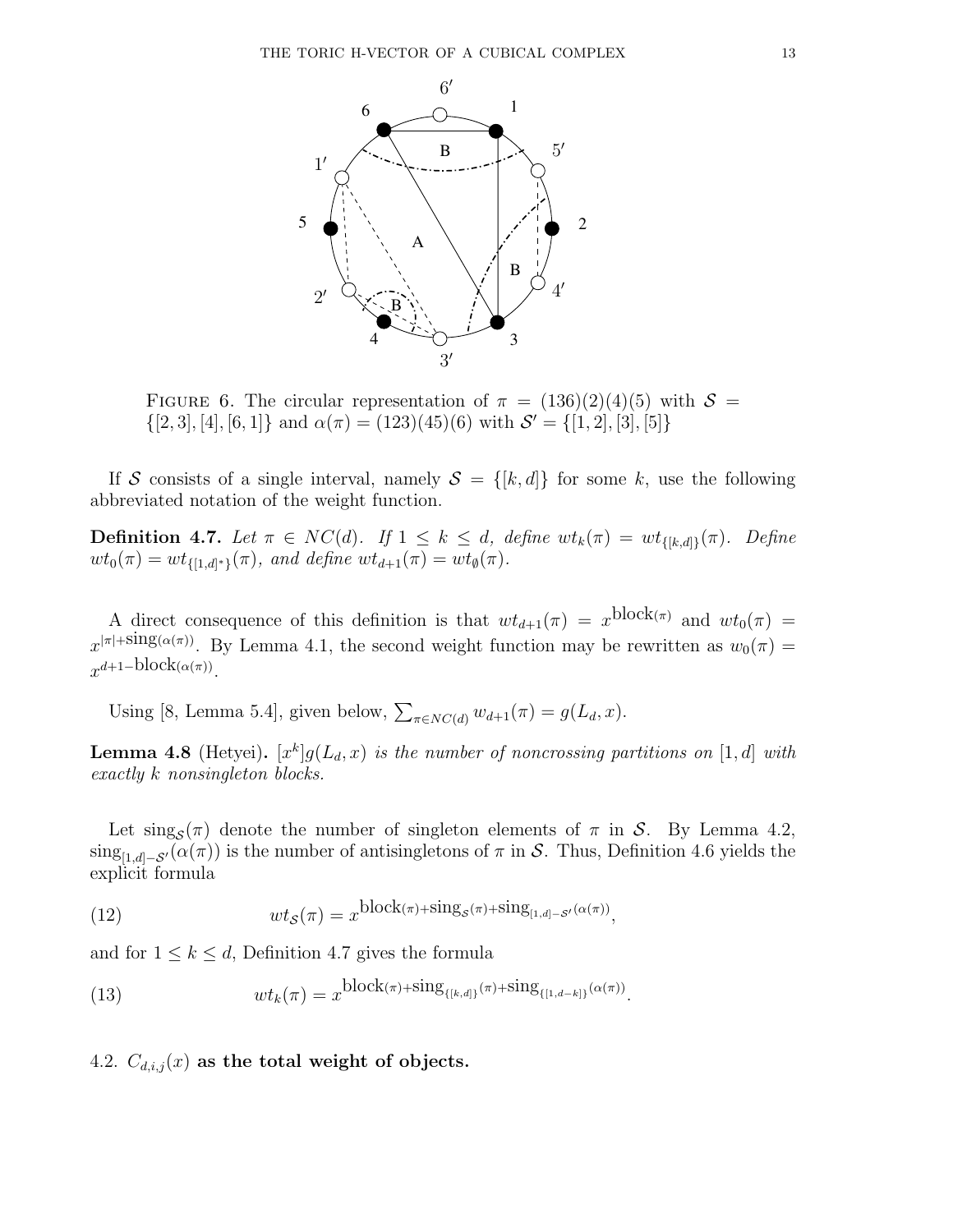**Lemma 4.9.** Let  $\pi \in NC(d)$ , and suppose  $\mathcal{S} = \{[n,m]\}$  where  $[n,m]$  is wrapped if  $n > m$ . Let  $d - j$  be the number of elements in [n, m]. Hence,  $0 \le j \le d - 1$ . Then

(14) 
$$
C_{d,1,j}(x) = \sum_{\pi \in NC(d)} wt_{\mathcal{S}}(\pi)
$$

Proof. Definition 4.6 may be rephrased as follows. Consider the special objects: singleton and antisingleton elements in S as well as all nonsingleton blocks in  $\pi$ . Assign the weight x to each special object in  $\pi$ . All others receive a weight of 1.

Next, consider a related weight function  $wt'_{\mathcal{S}}$ , where any special object is assigned a weight of  $x + 1$ . All others have weight 1. This modified weight function  $wt'_{\mathcal{S}}$  differs from  $w t<sub>S</sub>$  in that there exists the option to choose whether or not to mark each special object. Each marked object has weight x, and each unmarked object has weight 1. Then  $wt'_{\mathcal{S}}(\pi)$ is computed by replacing every x in  $wt<sub>S</sub>(\pi)$  with  $x + 1$ . It suffices to show the equivalent equality  $C_{d,1,j}(x+1) = \sum_{\pi \in NC(d)} wt'_{\mathcal{S}}(\pi)$ .

To compute  $\sum_{\pi \in NC(d)} wt'_{\mathcal{S}}(\pi)$ , choose  $\pi$  in  $NC(d)$ , and mark as many nonsingleton blocks, antisingleton elements in  $\mathcal{S}$ , and last elements where all other elements in the block are marked and contained in one interval of  $\mathcal S$  as desired.

Define type a elements to be the marked antisingletons of  $\pi$ . Define type b elements to be marked last elements of a block of  $\pi$  whose other elements are all type a and the entire block is completely contained in one interval of  $S$ . Marked singletons are type b elements.

Remove all type a and type b elements from  $\pi$ . Let k be the number of elements remaining in the partition. Call the noncrossing partition formed by these k elements  $\pi_k$ . Any marked object left in  $\pi_k$  must be a nonsingleton block. By Lemma 4.8, the weight of all possible  $\pi_k$  in  $NC(k)$  is  $g(L_k, x+1)$ . Since type a and type b elements are only located in S, there are at most  $d - j$  of them. Since  $d - k$  is the number of removed type a and type b elements,  $j \leq k \leq d$ .

Next, reinsert  $d - k$  type a and type b elements into  $\pi_k$ , and count the number of ways this can be done. If only the position and order of the marked type  $a$  and type  $b$  elements is known, the original  $\pi$  can be recovered from  $\pi_k$ . Consider the linear representation of  $\pi_k$ . Insert elements at each position where type a and type b elements are known to be located. For the type b elements, do nothing else. The inserted antisingleton element joins the block to which the element directly following it belongs. Thus, excluding the situation where a type b element is directly preceded by a type  $a$  element, all type b elements are singletons. The original partition  $\pi$  is constructed from this newly created arc diagram.

For fixed k, one can determine where to insert the  $d - k$  type a and type b elements. Type b elements may be inserted anywhere in  $S$ . Type  $a$ , or antisingleton, elements may be inserted anywhere in  $S$  except at position  $m$ .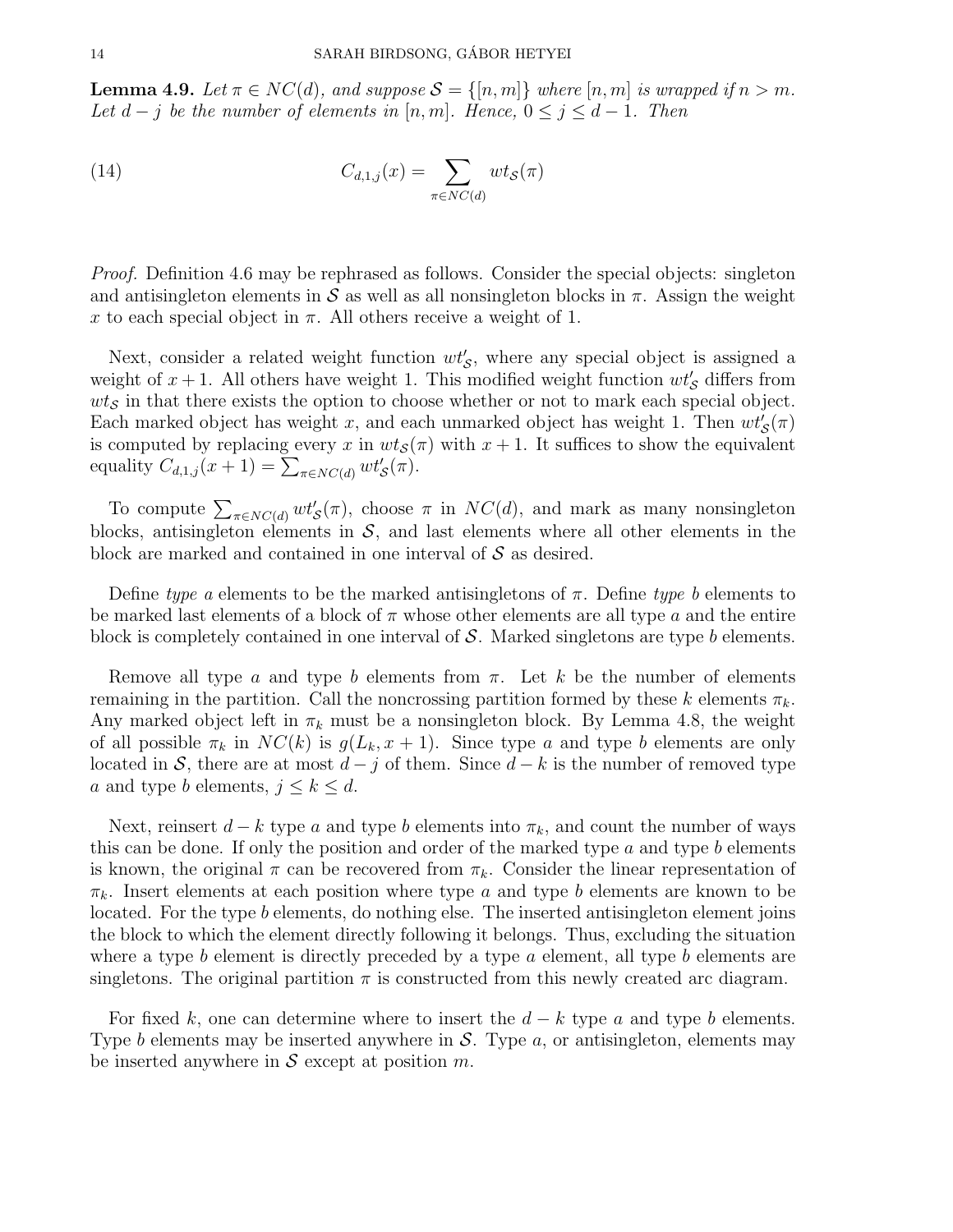Unless an inserted antisingleton element is placed immediately prior to a singleton element in  $\pi_k$ , the elements of  $\pi_k$  will have the same role in  $\pi$  as they did in  $\pi_k$ . If an antisingleton element is inserted before a singleton element in  $\pi_k$ , the singleton element will change to a last element of a nonsingleton block. Singleton elements cannot be marked in  $\pi_k$ , so the new nonsingleton block is still unmarked. Thus, this change will not affect the overall weight.

One may also insert an arbitrary number of consecutive type a and type b elements. Each inserted element may be either type  $a$  or type  $b$  so long as it is not located at position m. Recall, only type b elements may be placed at the last position of any interval in  $S$ .

If m is a type b element, then the remaining  $d - k - 1$  type a and type b elements are placed in the other  $d - j - 1$  positions of  $[n, m]$ , and the total number of ways to arrange these elements is  $\binom{d-j-1}{d-k-1}$  $\frac{d-j-1}{d-k-1}$  2<sup>d-k-1</sup>. If m is not a type b element, the last element of  $[n, m]$ is an unmarked element. The element at position  $m$  could be in a marked nonsingleton block, but it will never be a type a element. In this situation, all type a and type b elements are in the remaining  $d - j - 1$  positions of S. The total number of ways to arrange these elements is  $\binom{d-j-1}{d-k}$  $\frac{-j-1}{d-k}$  $2^{d-k}$ .

Summing over all partitions of  $NC(d)$  yields a total weight of

$$
\sum_{k=j}^{d} \left[ \binom{d-j-1}{d-k-1} 2^{d-k-1} + \binom{d-j-1}{d-k} 2^{d-k} \right] x^{d-k} g(L_k, x+1),
$$

where  $x^{d-k}$  is the weight of the type a and type b elements, and  $g(L_k, x+1)$  gives the weight of all  $\pi_k$ . Thus,

$$
\sum_{\pi \in NC(d)} wt'_{\mathcal{S}}(\pi) = \sum_{k=j}^{d} \left[ \binom{d-j-1}{d-k-1} + \binom{d-j-1}{d-k} 2 \right] 2^{d-k-1} x^{d-k} g(L_k, x+1).
$$

By Equation (8) the last sum equals  $\frac{1}{2}Q_{d,j+1}(x+1)$ , which, by Equation (11), is the same as  $C_{d,1,j}(x+1)$ .

Note  $k = d$  implies that  $d - k = 0$ , yielding the special case where there are no type a or type b elements. At the other extreme,  $k = j$  means that  $d - k = d - j$ , or every position in  $S$  is a type a or type b element.

The following identity will be used in Theorem 4.11, the main result of this section.

**Lemma 4.10.** Let  $d > 0$ ,  $i > 0$ ,  $0 \le j \le d - i$ , and  $j \le k \le d$ . Then

$$
\sum_{\ell=0}^{i} {i \choose \ell} {d-i-j \choose d-k-\ell} \cdot 2^{i-\ell} = \sum_{m=0}^{i-1} {i-1 \choose m} \left[ 2 {d-m-j-1 \choose d-k} + {d-m-j-1 \choose d-k-1} \right].
$$

Proof. The following proof will show that both sides of the given equation count all pairs  $(X, f)$  such that X is a subset of  $\{1, \ldots, d - j\}$  and  $f : \{1, \ldots, i\} \backslash X \rightarrow \{1, 2\}$  is a 2-coloring of  $\{1, \ldots, i\}\backslash X$ .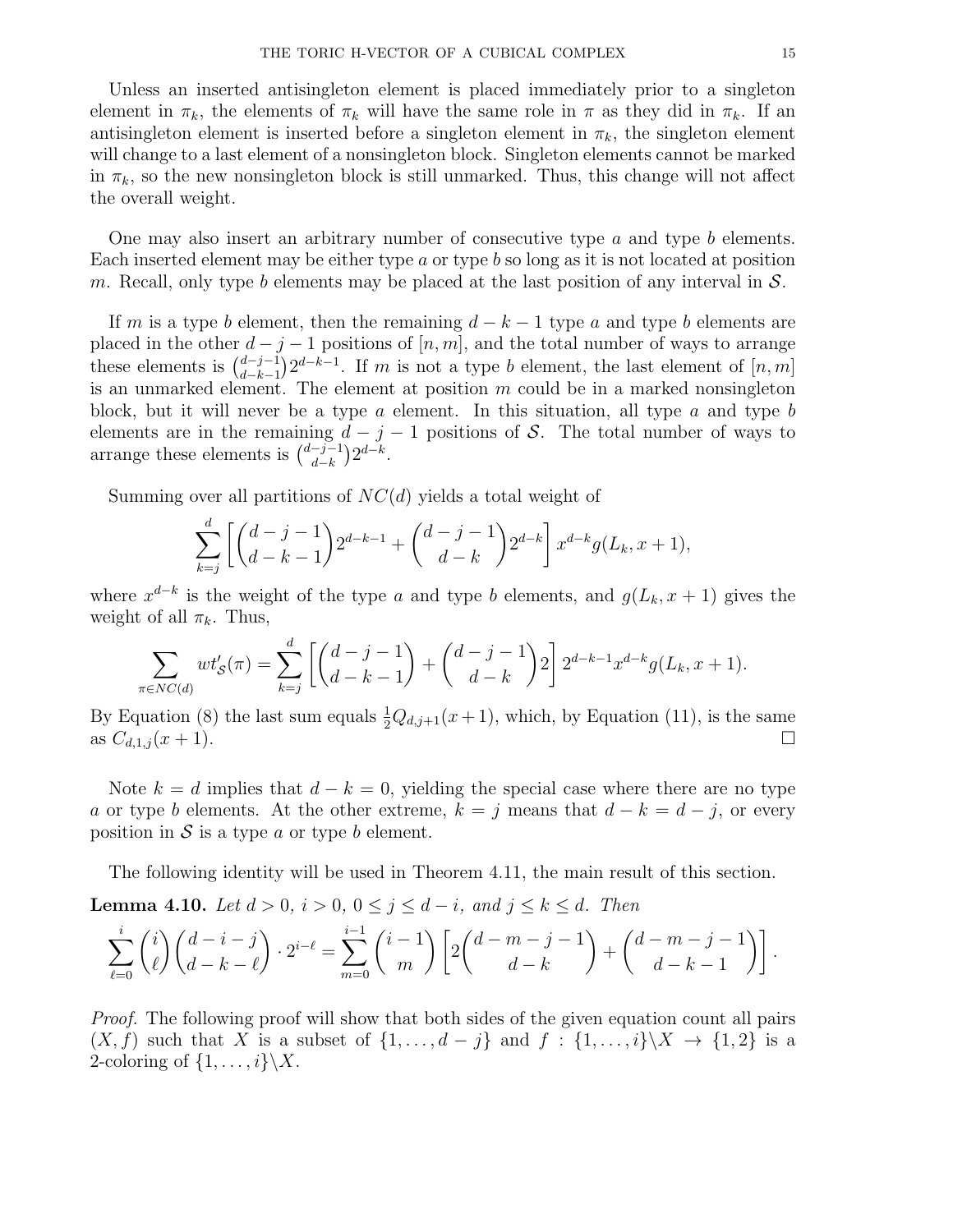On the left hand side, fix the size  $\ell$  of  $X \cap \{1, \ldots, i\}$ . The binomial coefficients count the number of ways to select  $X \cap \{1, \ldots, i\}$  and  $X \cap \{i+1, \ldots, d-j\}$ , respectively. Finally,  $2^{i-\ell}$  is the number of ways to select f.

On the right hand side, set m as the size of the set  $Y := f^{-1}(1) \cap \{1, \ldots, i-1\}$ . In other words, Y is the set of elements of color 1 that are different from i. There are  $\binom{i-1}{m}$  $\binom{-1}{m}$ ways to select Y. The elements of  $\{1, \ldots, i-1\}$  either belong to X or have color 2. If i does not belong to X, then there are two ways to select the color of i, and X is a subset of  $(\{1,\ldots,i-1\}\backslash Y)\cup \{i+1,\ldots,d-j\}$ , which may be selected  $\binom{d-m-j-1}{d-k}$  $\binom{m-j-1}{d-k}$  ways. The elements of the remaining set  $\{1, \ldots, d-j\} \setminus (X \cup Y \cup \{i\})$  must have color 2. A similar reasoning for the case when i belongs to X shows that the elements of  $X\setminus\{i\}$  may be selected in  $\binom{d-m-j-1}{d-k-1}$  $\binom{-m-j-1}{d-k-1}$  ways, completing the proof that the right hand side counts the same set of objects as the left hand side.

**Theorem 4.11.** Let S be a nonempty family of  $i > 1$  pairwise disjoint intervals on [1, d] and let j be the number of elements in  $[1, d]$  that are not in any interval of S. Then

$$
C_{d,i,j}(x) = \sum_{\pi \in NC(d)} wt_{\mathcal{S}}(\pi).
$$

*Proof.* Let  $S = \{S_1, \ldots, S_i\}$  where  $S_n = [k_n, l_n]$  for  $1 \leq n \leq i$ . Recall, if  $[k_i, l_i]$  is wrapped, then d may be an antisingleton element. If  $i = 1$ , then the result follows from Lemma 4.9. For the rest of the proof, suppose  $i > 1$ .

Consider the weight function  $wt'_{\mathcal{S}}$  defined as in the proof of Lemma 4.9, where it is optional to mark the special objects for some  $\pi \in NC(d)$ . It will be shown that  $C_{d,i,j}(x+)$  $1) = \sum_{\pi \in NC(d)} wt'_{\mathcal{S}}(\pi).$ 

To compute  $\sum_{\pi \in NC(d)} wt'_{\mathcal{S}}(\pi)$ , choose  $\pi$  in  $NC(d)$ , and mark as many nonsingleton blocks, antisingleton elements in  $S$ , and last elements where all other elements of the block are marked and contained in a single interval of  $S$  as desired. Recall that for each interval  $S_n$ ,  $l_n$  cannot be a marked antisingleton element. Define type a elements and type b elements as before.

Remove all type  $a$  and type  $b$  elements, and let  $k$  be the number of elements remaining in the partition. As before, call the noncrossing partition formed by these k elements  $\pi_k$ . Recall, the weight of all possible  $\pi_k$  in  $NC(k)$  is  $g(L_k, x+1)$ , and  $j \leq k \leq d$ .

Next, count the number of ways the  $d-k$  type a and type b elements may be reinserted into  $\pi_k$  at positions in S. Type a elements cannot be inserted at the end of any interval in S. Thus, type a elements can be inserted at  $d - j - i$  possible locations. Type b elements may be inserted at any position in  $S$ , including the last position of any interval in S. Let  $\ell$  be the number of type b elements inserted at the end of some interval in  $\mathcal{S}$ . Then there are  $\binom{i}{k}$  $\ell$  ways to select these intervals. The remaining  $d - k - \ell$  type a and b elements are inserted at the positions in  $\mathcal S$  that are not at the end of any interval. Hence,  $\max(0, i + j - k) \leq \ell \leq \min(i, d - k).$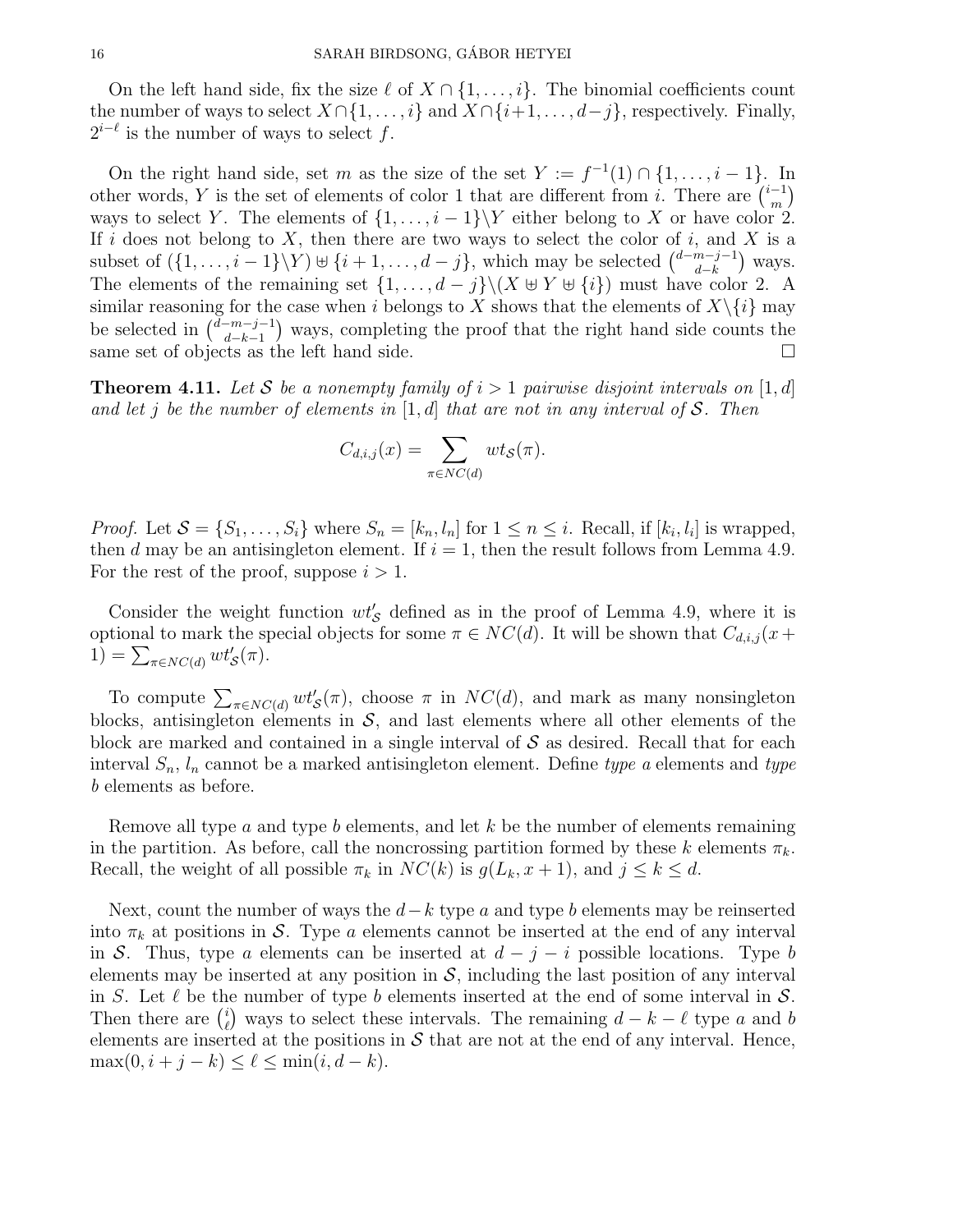The total possible ways to reinsert these elements is

$$
\sum_{\ell=\max(0,i+j-k)}^{\min(i,d-k)} \binom{i}{\ell} \binom{d-j-i}{d-k-\ell} 2^{d-k-\ell} = \sum_{\ell=0}^i \binom{i}{\ell} \binom{d-j-i}{d-k-\ell} 2^{d-k-\ell}.
$$

Summing over all partitions  $\pi$  of  $NC(d)$  and calculating the weight of the partitions yields

$$
\sum_{\pi \in NC(d)} wt'_{\mathcal{S}}(\pi) = \sum_{k=j}^{d} \sum_{\ell=0}^{i} {i \choose \ell} {d-j-i \choose d-k-\ell} 2^{d-k-\ell} x^{d-k} g(L_k, x+1)
$$

$$
= \sum_{k=j}^{d} \sum_{\ell=0}^{i} {i \choose \ell} {d-j-i \choose d-k-\ell} 2^{i-\ell} 2^{d-k-i} x^{d-k} g(L_k, x+1).
$$

Apply Lemma 4.10 to get

$$
\sum_{\pi \in NC(d)} wt'_{\mathcal{S}}(\pi) = \sum_{k=j}^{d} \sum_{m=0}^{i-1} {i-1 \choose m} \left[ 2 {d-m-j-1 \choose d-k} + {d-m-j-1 \choose d-k-1} \right] 2^{d-k-i} x^{d-k} g(L_k, x+1).
$$

Note,  $2\binom{d-m-j-1}{d-k}$  $\binom{m-j-1}{d-k}$  $\binom{d-m-j-1}{d-k-1}$  = 0 when  $m > k - j$ . Exchanging the order of summation and applying Equation (8) yields

$$
\sum_{\pi \in NC(d)} wt'_{\mathcal{S}}(\pi) = \sum_{m=0}^{i-1} \left(\frac{1}{2}\right)^i \binom{i-1}{m} Q_{d,m+j+1}(x+1).
$$

The right hand side equals  $C_{d,i,j}(x+1)$  by Equation(10).

# 4.3.  $Q_{d,k}(x)$  as the total weight of objects.

Theorem 4.12. For  $0 \le k \le d+1$ ,

$$
Q_{d,k}(x) = \begin{cases} 2\sum_{\pi \in NC(d)} wt_k(\pi) & \text{if } 1 \le k \le d, \\ \sum_{\pi \in NC(d)} wt_k(\pi) & \text{if } k = 0 \text{ or } d+1. \end{cases}
$$

Here  $wt_k$  is the weight function given in Definition 4.7.

*Proof. Case 1:* Suppose  $1 \leq k \leq d$ . This case is a direct consequence of Lemma 4.9 and Equation (11).

*Case 2:* Let  $k = d + 1$ . By Lemma 4.8,  $Q_{d,d+1}(x) = g(L_d, x) = \sum_{\pi \in NC(d)} x^{\text{block}(\pi)}$ , which gives the desired result.

Case 3: Suppose  $k = 0$ . Then  $S = \{ [1, d]^* \}$ . Let  $wt'_0(\pi)$  be the weight of  $\pi$  in  $NC(d)$  where marked special objects have a weight of  $x$  and all others a weight of 1 as defined in the proof of Lemma 4.9. This case be will proved by showing that  $Q_{d,0}(x+1) = \sum_{\pi \in NC(d)} wt'_0(\pi)$ .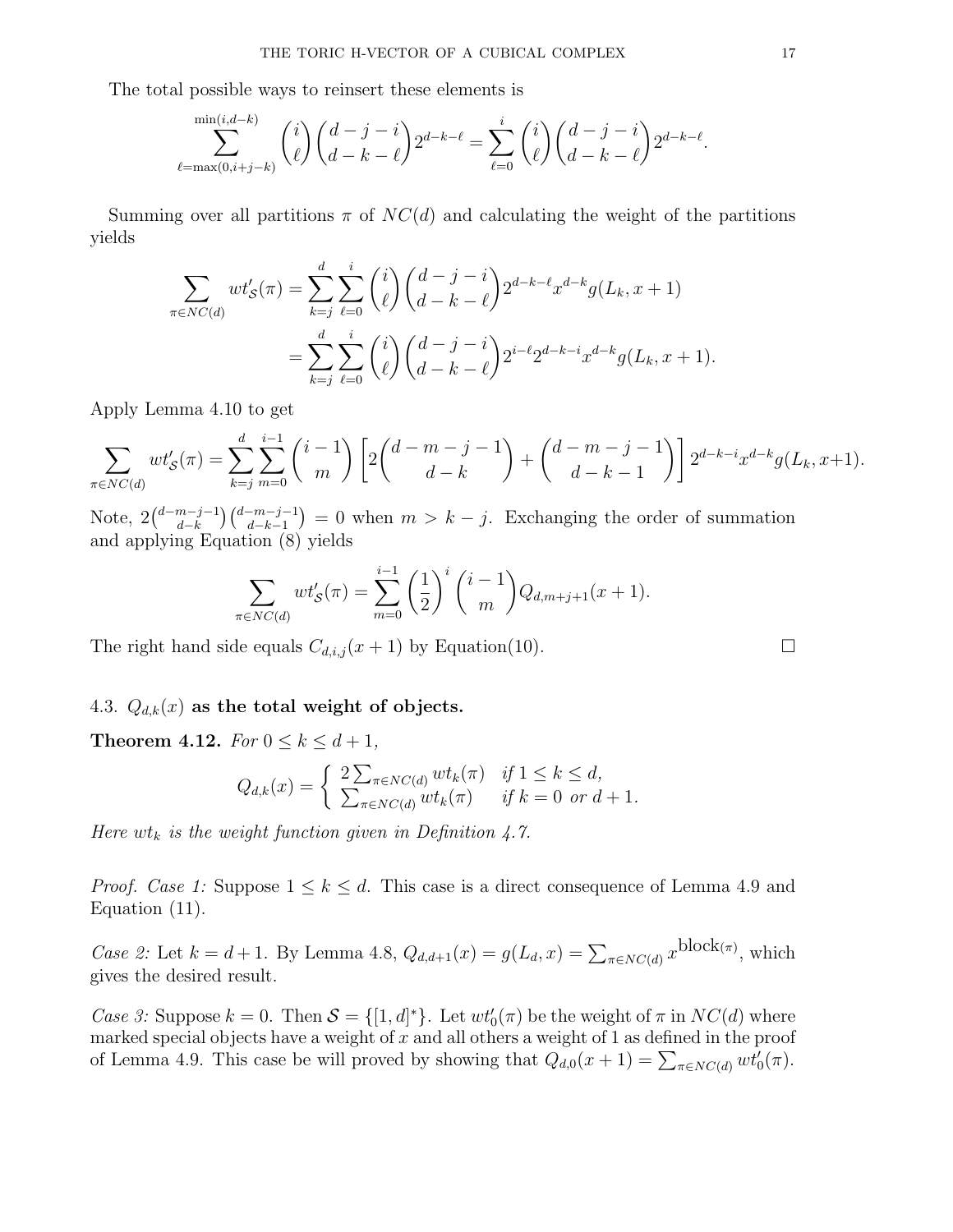To compute  $\sum_{\pi \in NC(d)} wt'_0(\pi)$ , choose  $\pi$  in  $NC(d)$ , and mark any nonsingleton block, antisingleton of  $\pi$ , and last element of  $\pi$  where all other elements of the block have been marked. Since  $S = \{ [1, d]^* \}, d$  is an antisingleton of  $\pi$  if and only if d is a singleton of  $\alpha(\pi)$ . Define type a and type b elements as in the proof of the Lemma 4.9.

Let  $d - \ell$  be the number of type a and type b elements in  $\pi$ . Then  $0 \leq \ell \leq d$  and  $\pi_\ell \in NC(\ell)$  as defined in Lemma 4.9. Suppose  $\ell \neq 0, 1$ . Then  $0 \leq d-\ell < d-1$ . Summing over all partitions and ways to mark the elements yields  $\sum_{\ell=2}^d 2^{d-\ell} {d \choose d-1}$  $\binom{d}{d-\ell} x^{d-\ell} g(L_\ell, x+1).$ 

When  $\ell = 0$ , all elements are type a or type b elements. The total weight for each of these partitions is  $x^d$ . Let n be the number of blocks of the partition, and suppose  $n > 1$ . The type b elements will determine the position of the blocks of the partition since each block ends with a type b element. Consider the partition in its circular representation, and pick the location of the type *b* elements. There are  $\sum_{n=2}^{d} \binom{d}{n}$  $\binom{d}{n} = 2^d - d - 1$  ways to choose these positions. Thus, the total weight of all such partitions is  $(2^d - d - 1)x^d$ . On the other hand, suppose the partition has only one block. Then, obviously,  $\pi = (1 \dots d)$ whose weight is  $x^d(x+1)$ , where  $(x+1)$  is the weight of the block, which can either be marked or unmarked.

When  $\ell = 1$ , all elements except for one are type a or type b elements. Suppose the partition has at least two blocks. Once the unmarked position is chosen, there are  $2^{d-1}$ ways to arrange the type  $a$  and type  $b$  elements. However, if all the  $d-1$  marked elements are type a, the partition has exactly one block. Hence, there are really  $2^{d-1} - 1$  ways to arrange the type a and type b elements, giving a total weight of  $d(2^{d-1}-1)x^{d-1}$ . If the partition has one block, then  $\pi = (1 \dots d)$ , and its weight is  $dx^{d-1}(x+1)$ .

Summing over all partitions of  $NC(d)$  yields a total weight of

$$
\sum_{\pi \in NC(d)} wt'_0(\pi) = \left[ x^d(x+1) + (2^d - d - 1)x^d \right] + \left[ dx^{d-1}(x+1) + d(2^{d-1} - 1)x^{d-1} \right]
$$

$$
+ \sum_{\ell=2}^d 2^{d-\ell} \binom{d}{d-\ell} x^{d-\ell} g(L_\ell, x+1)
$$

$$
= x^{d+1} + \sum_{\ell=0}^d 2^{d-\ell} \binom{d}{\ell} x^{d-\ell} g(L_\ell, x+1)
$$

$$
= Q_{d,0}(x+1).
$$

The next two corollaries follow directly from the result of Theorem 4.12; these two properties are illustrated in Table 2 for small d.

**Corollary 4.13.** The coefficients of  $Q_{d,k}(x)$  are nonnegative integers for  $0 \leq k \leq d+1$ . **Corollary 4.14.** The coefficients of  $Q_{d,k}(x)$  are even for  $1 \leq k \leq d$ .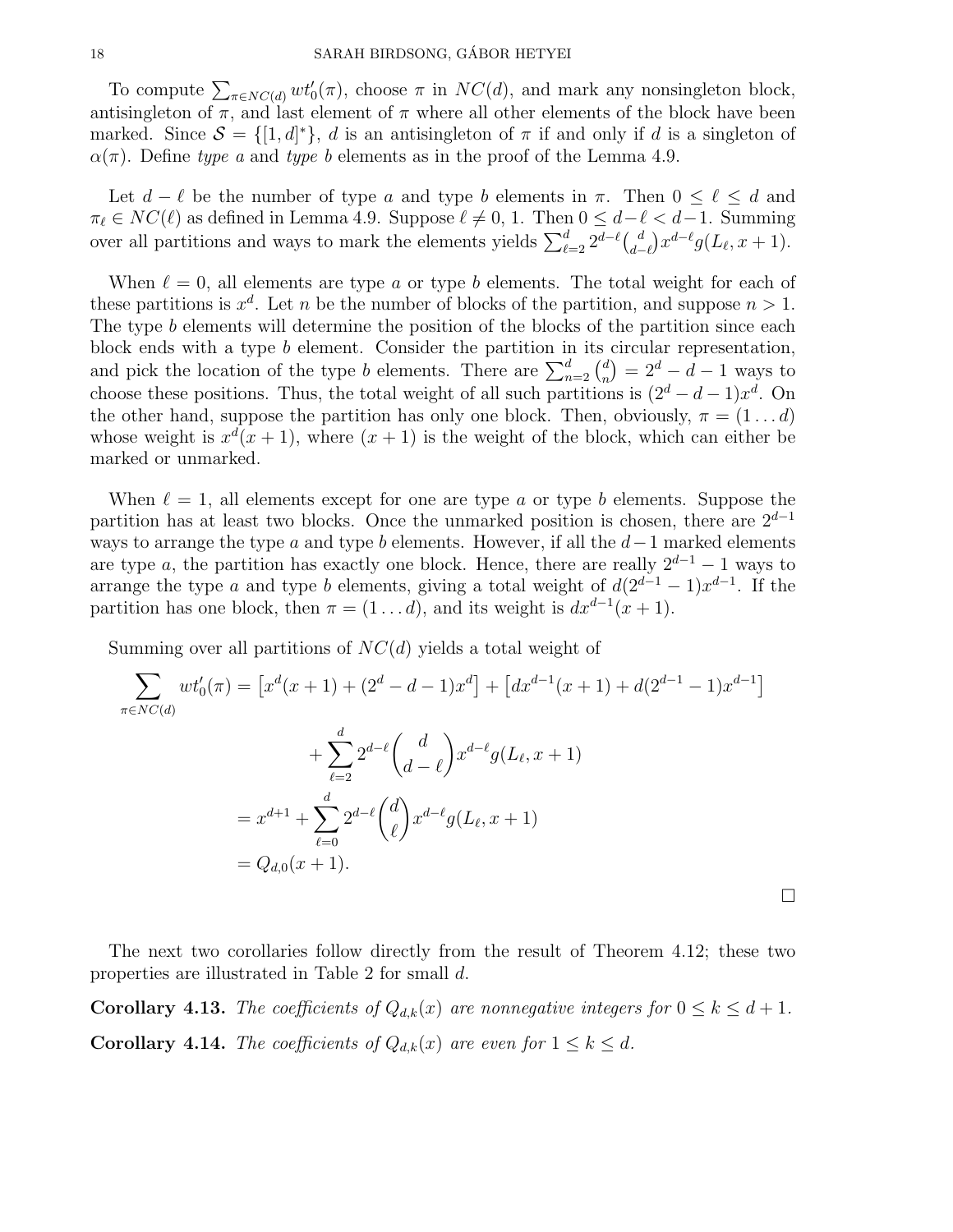| $d\backslash k$ |                                                                                                   |                                                         |    |       |  |
|-----------------|---------------------------------------------------------------------------------------------------|---------------------------------------------------------|----|-------|--|
|                 | $\boldsymbol{x}$                                                                                  |                                                         |    |       |  |
|                 | $x^2$                                                                                             | 2x                                                      |    |       |  |
| 2               | $x^2 + x^3$                                                                                       | $4x^2$                                                  | 4x | $1+x$ |  |
| 3               |                                                                                                   | $4x^3 + x^4$ $2x^2 + 8x^3$ $10x^2$ $8x + 2x^2$ $1 + 4x$ |    |       |  |
|                 | $2x^3 + 11x^4 + x^5$ $12x^3 + 16x^4$ $4x^2 + 24x^3$ $24x^2 + 4x^3$ $16x + 12x^2$ $1 + 11x + 2x^2$ |                                                         |    |       |  |

TABLE 2. The polynomials  $Q_{d,k}(x)$  for small d

5. A DUALITY FOR THE POLYNOMIALS  $C_{d,i,j}(x)$ 

Suppose  $S = \{[k_1, l_1], \ldots, [k_i, l_i]\}\$ as defined in Section 4 where  $[k_n, l_n] \subseteq [1, d]$  for  $1 \leq n \leq i$ . Consider also  $\mathcal{S}'$ ,  $[1, d] - \mathcal{S}$ , and  $[1, d] - \mathcal{S}'$  as defined in Section 4.

**Lemma 5.1.** Let  $\pi \in NC(d)$  and S as defined above. Then  $wt_{\mathcal{S}}(\pi) \cdot wt_{\mathcal{S}'}(\alpha(\pi)) = x^{d+1}$ .

Proof. By Equation (12),  $wt_{\mathcal{S}}(\pi) = x^{\text{block}(\pi)} \cdot x^{\text{sing}_{\mathcal{S}}(\pi)} \cdot x^{\text{sing}_{[1,d]-\mathcal{S}'}(\alpha(\pi))}$ , and  $wt_{\mathcal{S}'}(\alpha(\pi)) =$  $x^{\text{block}(\alpha(\pi))} \cdot x^{\text{sing}_{\mathcal{S}'}(\alpha(\pi))} \cdot x^{\text{sing}_{[1,d]-\mathcal{S}}(\pi)}$ . By definition,  $\text{sing}(\pi) = \text{sing}_{\mathcal{S}}(\pi) + \text{sing}_{[1,d]-\mathcal{S}}(\pi)$ . Using these definitions and applying Lemma 4.1 yields

$$
wt_{\mathcal{S}}(\pi) \cdot wt_{\mathcal{S}'}(\alpha(\pi)) = x^{\text{block}(\pi)} \cdot x^{\text{sing}_{\mathcal{S}}(\pi)} \cdot x^{\text{sing}_{[1,d]-\mathcal{S}'}(\alpha(\pi))}
$$

$$
\cdot x^{\text{block}(\alpha(\pi))} \cdot x^{\text{sing}_{\mathcal{S}'}(\alpha(\pi))} \cdot x^{\text{sing}_{[1,d]-\mathcal{S}}(\pi)}
$$

$$
= x^{\text{block}(\pi) + \text{sing}(\pi) + \text{sing}(\alpha(\pi)) + \text{block}(\alpha(\pi))}
$$

$$
= x^{|\pi| + |\alpha(\pi)|} = x^{d+1}.
$$

An immediate consequence of Lemma 5.1 is that if  $wt_{\mathcal{S}}(\pi) = x^k$  for some k, then  $wt_{\mathcal{S}'}(\alpha(\pi)) = x^{d+1-k}$ . Note, Lemma 5.1 also holds for  $\mathcal{S} = \emptyset$  (with  $\mathcal{S}' = \{[1, d]^*\}$ ) and for  $\mathcal{S} = \{ [1, d]^* \}$  (where  $\mathcal{S}' = \emptyset$ ) since  $\text{sing}_{\emptyset}(\pi) = 0$  and  $\text{sing}_{\{ [1, d]^* \}}(\pi) = \text{sing}(\pi)$ .

**Theorem 5.2.** Let  $i > 0$  and  $0 \le j \le d - i$ . Then  $[x^k]C_{d,i,j}(x) = [x^{d+1-k}]C_{d,i,d-i-j}(x)$  for  $0\leq k\leq d+1$ .

*Proof.* By Theorem 4.11,  $C_{d,i,j}(x) = \sum_{\pi \in NC(d)} wt_{\mathcal{S}}(\pi)$  for some set S of pairwise disjoint intervals of  $[1, d]$  defined as in Section 4. Recall S consists of i intervals and contains a total of  $d - j$  elements in its intervals. Define S' as before. Then S' has i intervals and contains a total of  $i + j$  elements in its intervals. Pick any  $\pi \in NC(d)$ , and let  $k \geq 0$ be such that  $wt_{\mathcal{S}}(\pi) = x^k$ . Define  $\alpha(\pi)$  as before. By Lemma 5.1,  $wt_{\mathcal{S}'}(\alpha(\pi)) = x^{d+1-k}$ . Thus,  $[x^k] \sum_{\pi \in NC(d)} wt_{\mathcal{S}}(\pi) = [x^{d+1-k}] \sum_{\pi \in NC(d)} wt_{\mathcal{S}'}(\alpha(\pi))$ , which implies  $[x^k]C_{d,i,j}(x) =$  $[x^{d+1-k}]C_{d,i,d-i-j}(x)$  since  $C_{d,i,d-i-j}(x) = \sum_{\pi \in NC(d)} wt_{S'}(\alpha(\pi)).$ 

 $\Box$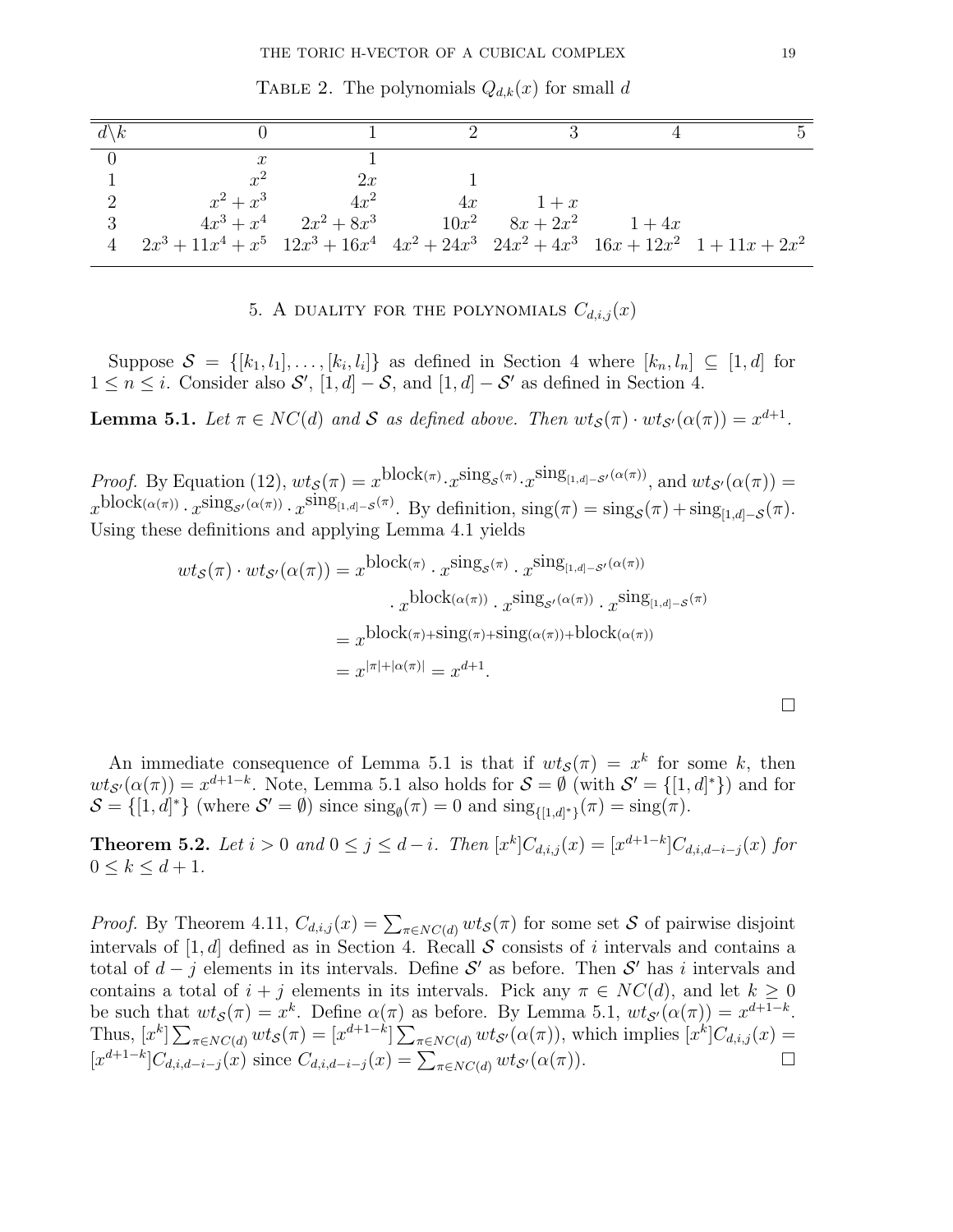Using these results, a similar duality result for the polynomials  $Q_{d,k}(x)$  may easily be shown.

**Lemma 5.3.** For  $0 \le \ell \le \lfloor d/2 \rfloor$ ,  $[x^{\ell}]Q_{d,d+1}(x) = [x^{d+1-\ell}]Q_{d,0}(x)$ .

In the proof of Proposition 2.6 in [19], Stanley showed that

$$
x^{d+1}g(L_d, 1/x) = (x-1)^{d+1} + \sum_{\ell=0}^d 2^{d-\ell} \binom{d}{\ell} (x-1)^{d-\ell} g(L_\ell, x).
$$

Reinterpreting this in terms of the polynomials  $Q_{d,k}(x)$  yields  $x^{d+1}Q_{d,d+1}(1/x) = Q_{d,0}(x)$ , which gives the desired result. Additionally, if  $\ell > \lfloor d/2 \rfloor$ , then  $[x^{\ell}]Q_{d,d+1}(x) = 0$  $[x^{d+1-\ell}]Q_{d,0}(x).$ 

**Lemma 5.4.** Let  $\pi \in NC(d)$  and  $0 \leq k \leq d+1$ , then  $wt_k(\pi) \cdot wt_{d+1-k}(\alpha(\pi)) = x^{d+1}$ .

*Proof.* If  $k = 0$  or  $k = d + 1$ , the result follows directly from the proof of Lemma 5.3 and the definition of  $wt_k(\pi)$ . Suppose  $1 \leq k \leq d$  and  $\pi \in NC(d)$ . Let  $S = \{[k, d]\}.$ Then  $S' = \{[d+1-k, d]\}$ . By Definition 4.7 and Lemma 5.1,  $wt_k(\pi) \cdot wt_{d+1-k}(\alpha(\pi)) =$  $wt_{\mathcal{S}}(\pi) \cdot wt_{\mathcal{S}'}(\alpha(\pi)) = x^{d+1}$ .

A direct consequence of Lemma 5.4 is that if  $\pi \in NC(d)$  where  $wt_k(\pi) = x^{\ell}$  for some  $\ell$  then  $wt_{d+1-k}(\alpha(\pi)) = x^{d+1-\ell}$ .

**Theorem 5.5.** Let  $0 \le k \le d+1$ . Then  $[x^{\ell}]Q_{d,k}(x) = [x^{d+1-\ell}]Q_{d,d+1-k}(x)$  for  $0 \le \ell \le d+1$ .  $d+1$ .

*Proof.* When k equals 0 or  $d + 1$ , apply Lemma 5.3. If  $1 \leq k \leq d$ , let  $S = \{[k, d]\}$ ; then  $\mathcal{S}' = \{ [d+1-k, d] \}.$  Apply Theorem 5.2 to get  $[x^{\ell}] C_{d,1,k-1}(x) = [x^{d+1-\ell}] C_{d,1,d-k}(x).$  Thus,  $[x^{\ell}]Q_{d,k}(x) = [x^{d+1-\ell}]Q_{d,d+1-k}(x)$  since, by Equation (11),  $Q_{d,d+1-k}(x) = 2 \cdot C_{d,1,d-k}(x)$ .  $\Box$ 

*Remark* 5.6. For any d-dimensional cubical sphere  $P$ , the face poset is Eulerian. Thus, the toric h polynomial satisfies the generalized Dehn-Sommerville equations  $h(\mathcal{P}, x) =$  $x^{d+1}h(\mathcal{P},1/x)$  [19]. In terms of the polynomials  $Q_{d,k}(x)$  this statement is the same as

$$
\sum_{k=0}^{d+1} h_k Q_{d,k}(x) = x^{d+1} \sum_{k=0}^{d+1} h_k Q_{d,k} \left(\frac{1}{x}\right).
$$

Adin [1] showed that the Dehn-Sommerville equations holding for  $P$  may be restated as  $h_k = h_{d+1-k}$  holding for the Adin h-vector. Combining these produces

$$
\sum_{k=0}^{d+1} h_k Q_{d,k}(x) = \sum_{k=0}^{d+1} h_k x^{d+1} Q_{d,d+1-k} \left(\frac{1}{x}\right).
$$

Since the cubical Dehn-Sommerville equations are a complete set of linear relations even for cubical polytopes [6], we know that  $h_0, \ldots, h_{\lfloor \frac{d+1}{2} \rfloor}$  are linearly independent. Comparing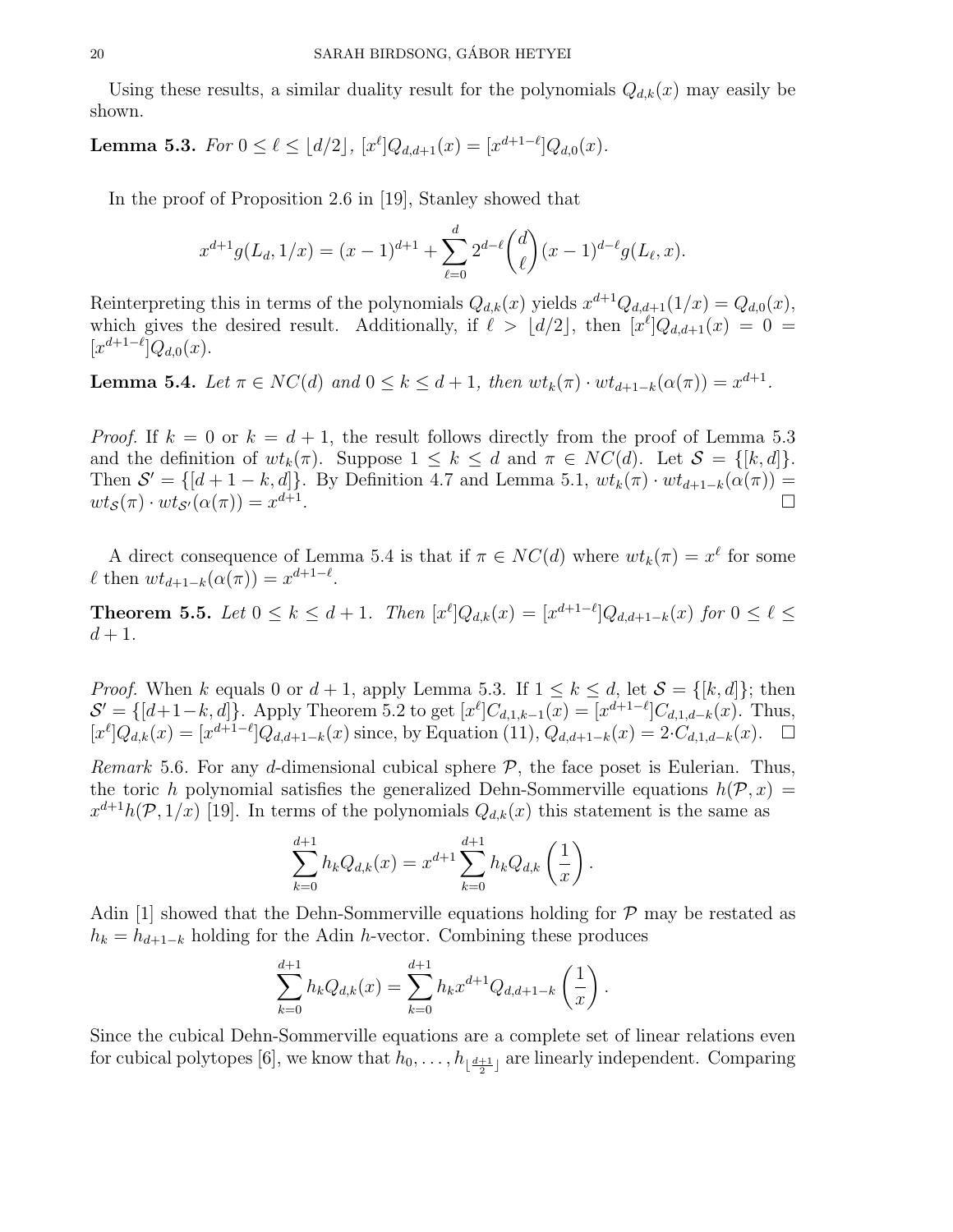the contributions of  $h_k$  and  $h_{d+1-k}$  on both sides of the last equation yields

(15) 
$$
Q_{d,k}(x) + Q_{d,d+1-k}(x) = x^{d+1} \left( Q_{d,d+1-k} \left( \frac{1}{x} \right) + Q_{d,k} \left( \frac{1}{x} \right) \right).
$$

Conversely, it is not difficult to show that the Dehn-Sommerville equations, stated for the Adin h-vector, and Equation (15) imply  $f(\mathcal{P}, x) = x^{d+1} f(\mathcal{P}, 1/x)$ . Equation (15) is a direct consequence of Theorem 5.5, but Theorem 5.5 can not be derived from it.

Remark 5.7. Theorem 5.5 could also be shown directly by specializing the proof of Theorem 5.2. After that Theorem 5.2 can be proved by combining Theorem 5.5 and Equation (10) as follows:

$$
x^{d+1}C_{d,i,d-i-j}(1/x) = \sum_{k=d+1-i-j}^{d-j} \left(\frac{1}{2}\right)^i \binom{i-1}{k-1-d+i+j} x^{d+1} Q_{d,k}(1/x)
$$
  
= 
$$
\sum_{k=d+1-i-j}^{d-j} \left(\frac{1}{2}\right)^i \binom{i-1}{k-1-d+i+j} Q_{d,d+1-k}(x).
$$

Set  $\ell = d + 1 - k$  to get

$$
x^{d+1}C_{d,i,d-i-j}(1/x) = \sum_{\ell=j+1}^{i+j} \left(\frac{1}{2}\right)^i \binom{i-1}{i+j-\ell} Q_{d,\ell}(x) = C_{d,i,j}(x).
$$

#### Acknowledgments

This work was partially supported by a grant from the Simons Foundation (#245153 to Gábor Hetyei).

#### **REFERENCES**

- [1] R. M. Adin, A new cubical h-vector, Discrete Math. 157 (1996), 3–14.
- [2] L. Billera, C. Chan, and N. Liu, Flag complexes, labelled rooted trees, and star shellings, Advances in discrete and computational geometry 4 (1996), 91–102.
- [3] C. Chan, Plane trees and H-vectors of shellable cubical complexes, *Discrete Math.* 4 (1991), 568–574.
- [4] L. Comtet, "Advanced Combinatorics," Reidel, 1974.
- [5] R. Ehrenborg and G. Hetyei, Flags and shellings of Eulerian cubical posets, Ann. Comb. 4 (2000), 199–226.
- [6] B. Grünbaum, "Convex Polytopes," Springer-Verlag, New York, 2003.
- [7] J. Haglund, James On the nonnegativity of the coefficients of some polynomials occurring in the theory of cubical spheres, Ann. Sci. Math. Québec  $22$  (1998), 43-45.
- [8] G. Hetyei, A second look at the toric h-polynomial of a cubical complex, Ann. Comb. 16 (2012), 517–541.
- [9] G. Hetyei, The short toric polynomial, preprint 2010, to appear in the Trans. Amer. Math. Soc. , arXiv:1008.4433 [math.CO]
- [10] G. Hetyei, Invariants des complexes cubiques, Ann. Sci. Math. 20 (1996), 35–52.
- [11] G. Hetyei, On the Stanley ring of a cubical complex, *Discrete Comput. Geom.* **14** (1995), 305–330.
- [12] G. Kreweras, Sur les partitions non croisées d'un cycle, *Discrete Math.* 1 (1972), 333–350.